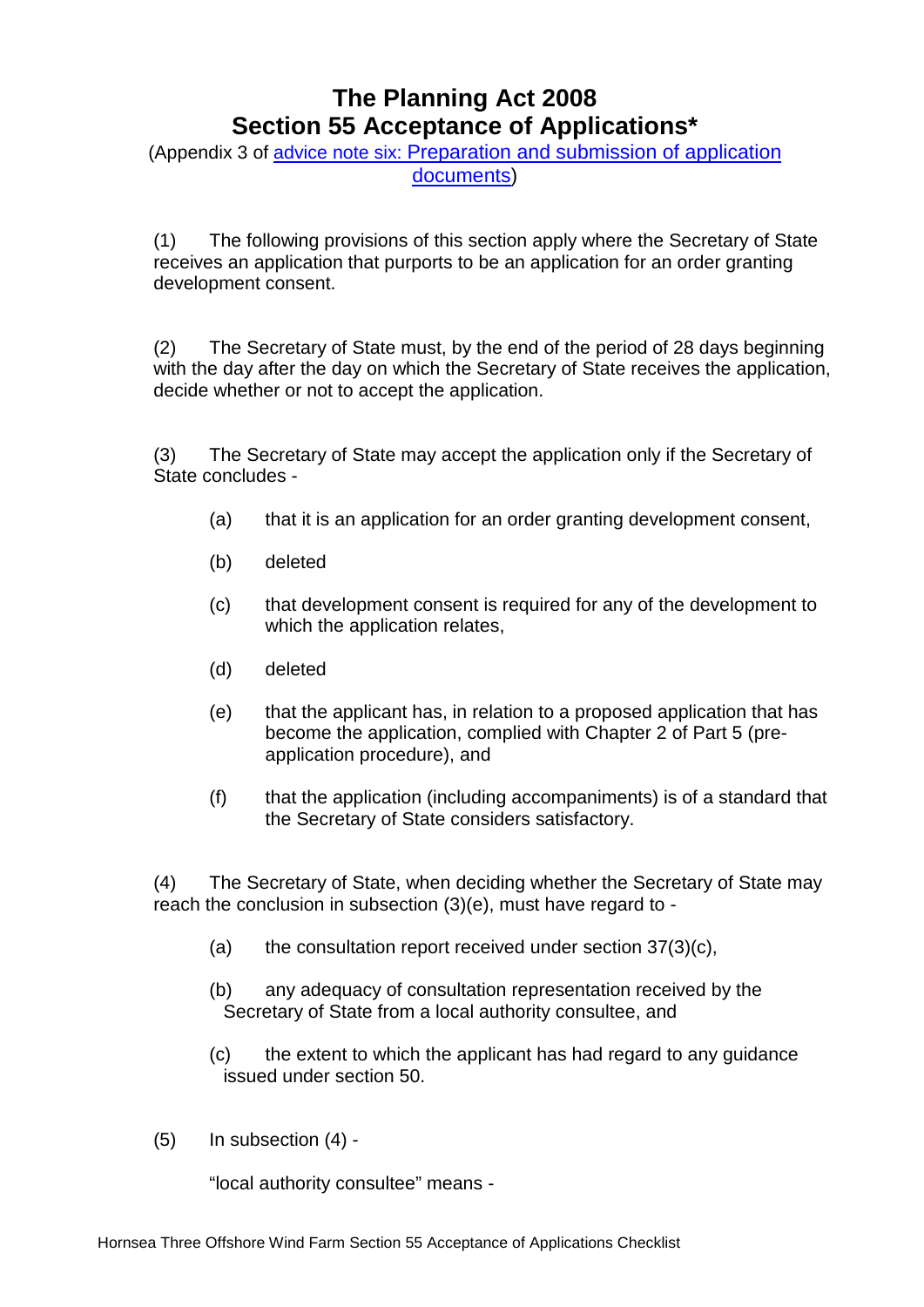- (a) a local authority consulted under section  $42(1)(b)$  about a proposed application that has become the application, or
- (b) the Greater London Authority if consulted under section 42(1)(c) about that proposed application;

"adequacy of consultation representation" means a representation about whether the applicant complied, in relation to that proposed application, with the applicant's duties under sections 42, 47 and 48.

(5A) The Secretary of State when deciding whether the Secretary of State may reach the conclusion in subsection  $(3)(f)$  must have regard to the extent to which –

- a) the application complies with the requirements in section 37(3) (form and contents of application) and any standards set under section 37(5) and
- b) any applicable guidance given under section 37(4) has been followed in relation to the application.

(6) If the Secretary of State accepts the application, the Secretary of State must notify the applicant of the acceptance.

(7) If the Secretary of State is of the view that the application cannot be accepted, the Secretary of State must -

- (a) notify that view to the applicant, and
- (b) notify the applicant of the Secretary of State's reasons for that view.

(8) If in response the applicant modifies (or further modifies) the application, subsections (2) to (7) then apply in relation to the application as modified.

\* Section 55 of the Planning Act 2008 as amended by the Localism Act 2011

**DISCLAIMER -** This is for information only and is not a formal application document. It is a non-statutory checklist for the Planning Inspectorate (National Infrastructure Directorate) to complete. Completion or self assessment by the applicant does not hold weight at the acceptance stage.

**NB: See DCLG Application Form Guidance for guidance on how the application form should be completed and what should be included with it.**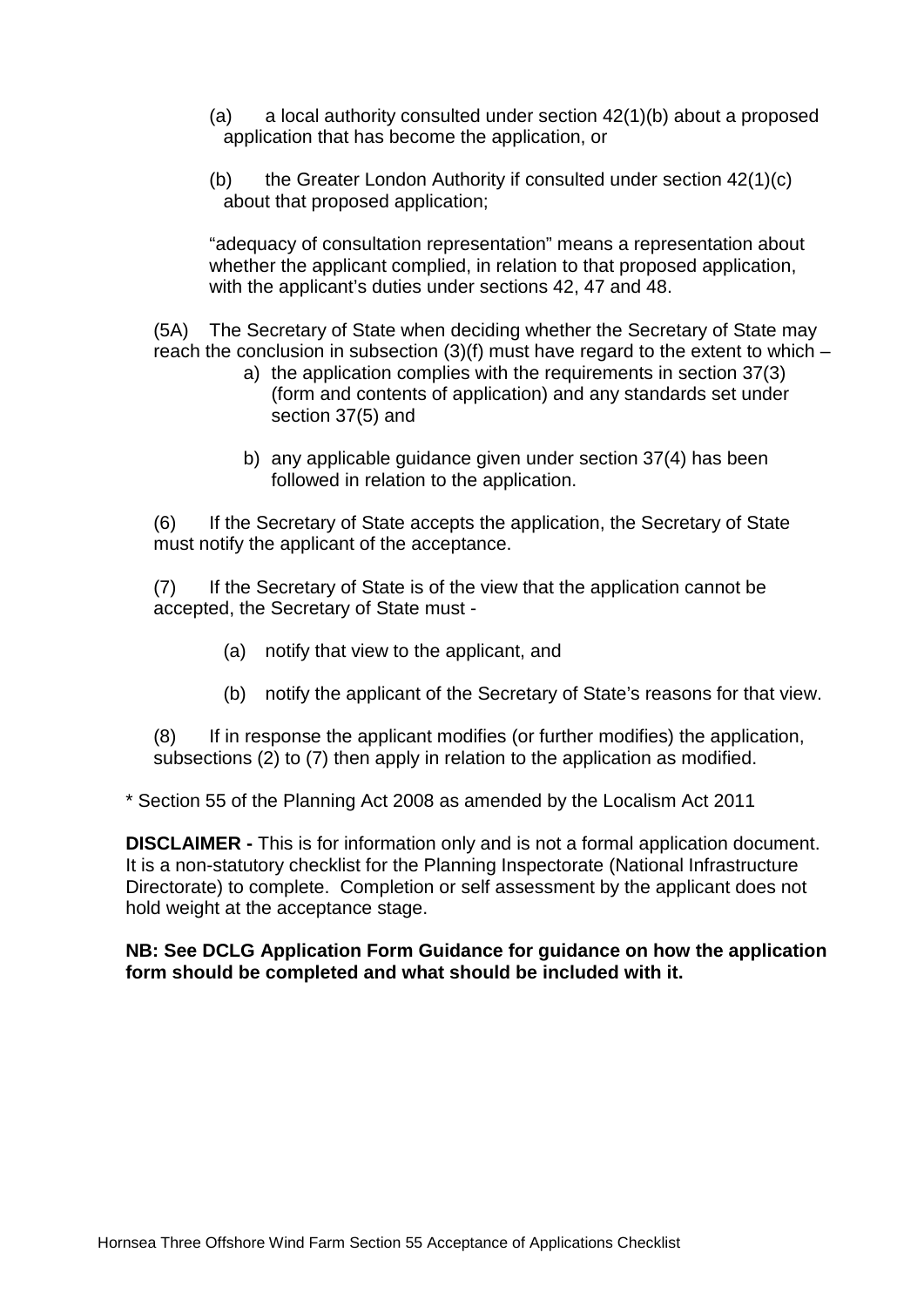-

# <span id="page-2-2"></span><span id="page-2-1"></span><span id="page-2-0"></span>**Section 55 Application Checklist[1](#page-2-0)**

|                | <b>Section 55(2) Acceptance of Applications</b>                                                                                                                                                                                                                                                                                                                                                                                                                                                                                                                                                                                                                                                                                     |                                                        |                                                       |                                                                                                                                                                                                                                                                                                                                                                                                                                                                                                                                    |
|----------------|-------------------------------------------------------------------------------------------------------------------------------------------------------------------------------------------------------------------------------------------------------------------------------------------------------------------------------------------------------------------------------------------------------------------------------------------------------------------------------------------------------------------------------------------------------------------------------------------------------------------------------------------------------------------------------------------------------------------------------------|--------------------------------------------------------|-------------------------------------------------------|------------------------------------------------------------------------------------------------------------------------------------------------------------------------------------------------------------------------------------------------------------------------------------------------------------------------------------------------------------------------------------------------------------------------------------------------------------------------------------------------------------------------------------|
|                | Within 28 days (starting day after receipt) the Secretary<br>of State must decide whether or not to accept the                                                                                                                                                                                                                                                                                                                                                                                                                                                                                                                                                                                                                      | Date received                                          | 28 day due date                                       | Date of decision                                                                                                                                                                                                                                                                                                                                                                                                                                                                                                                   |
|                | application.                                                                                                                                                                                                                                                                                                                                                                                                                                                                                                                                                                                                                                                                                                                        | 14 May 2018                                            | 11 June 2018                                          | 8 June 2018                                                                                                                                                                                                                                                                                                                                                                                                                                                                                                                        |
|                | Section 55(3) – the Secretary of State may only<br>accept an application if the Secretary of State<br>concludes that:-                                                                                                                                                                                                                                                                                                                                                                                                                                                                                                                                                                                                              |                                                        | <b>Planning Inspectorate Comments</b>                 |                                                                                                                                                                                                                                                                                                                                                                                                                                                                                                                                    |
|                | s55(3)(a) and s55(3)(c) It is an application for an order granting development consent                                                                                                                                                                                                                                                                                                                                                                                                                                                                                                                                                                                                                                              |                                                        |                                                       |                                                                                                                                                                                                                                                                                                                                                                                                                                                                                                                                    |
| $\overline{2}$ | Is the development a nationally significant<br>infrastructure project <sup>2</sup> (NSIP) (or does it form part of an<br>NSIP); and does the application state on the face of it<br>that it is an application for a development consent<br>order <sup>3</sup> (DCO) under the Planning Act 2008 (the<br>PA2008), or equivalent words? Does the application<br>specify the development to which it relates (i.e. which<br>category or categories in ss14-30 does the application<br>scheme fall)?<br>If the development does not fall within the categories in<br>ss14-30, has a direction been given by the Secretary of<br>State under s35 of the PA2008 for the development to<br>be treated as development for which development | <b>Yes</b><br>categories in ss14 and 15 of the PA2008. | for a NSIP as defined by Section 15(3) of the PA2008. | The proposed development set out in Schedule 1 of the draft Development Consent<br>Order Including Deemed Marine Licenses (dDCO) (Doc A3.1) is a Nationally<br>Significant Infrastructure Project (NSIP)), which is a development falling within the<br>This is consistent with the summary provided in the Application Form (Doc A1.4) in<br>Box 4 which states that the project will consist of an offshore generating station(s) with<br>a capacity of greater than 100MW and which therefore concludes that the application is |

<sup>&</sup>lt;sup>1</sup> References in this document to the Secretary of State include references (where applicable) to the Planning Inspectorate Major Applications and Plans Directorate which carries out functions related to consenting nationally significant infrastructure projects on behalf of the Secretary of State<br>
<sup>2</sup> NSIP is defined generally in s14 with the detailed thresholds for each of the specified c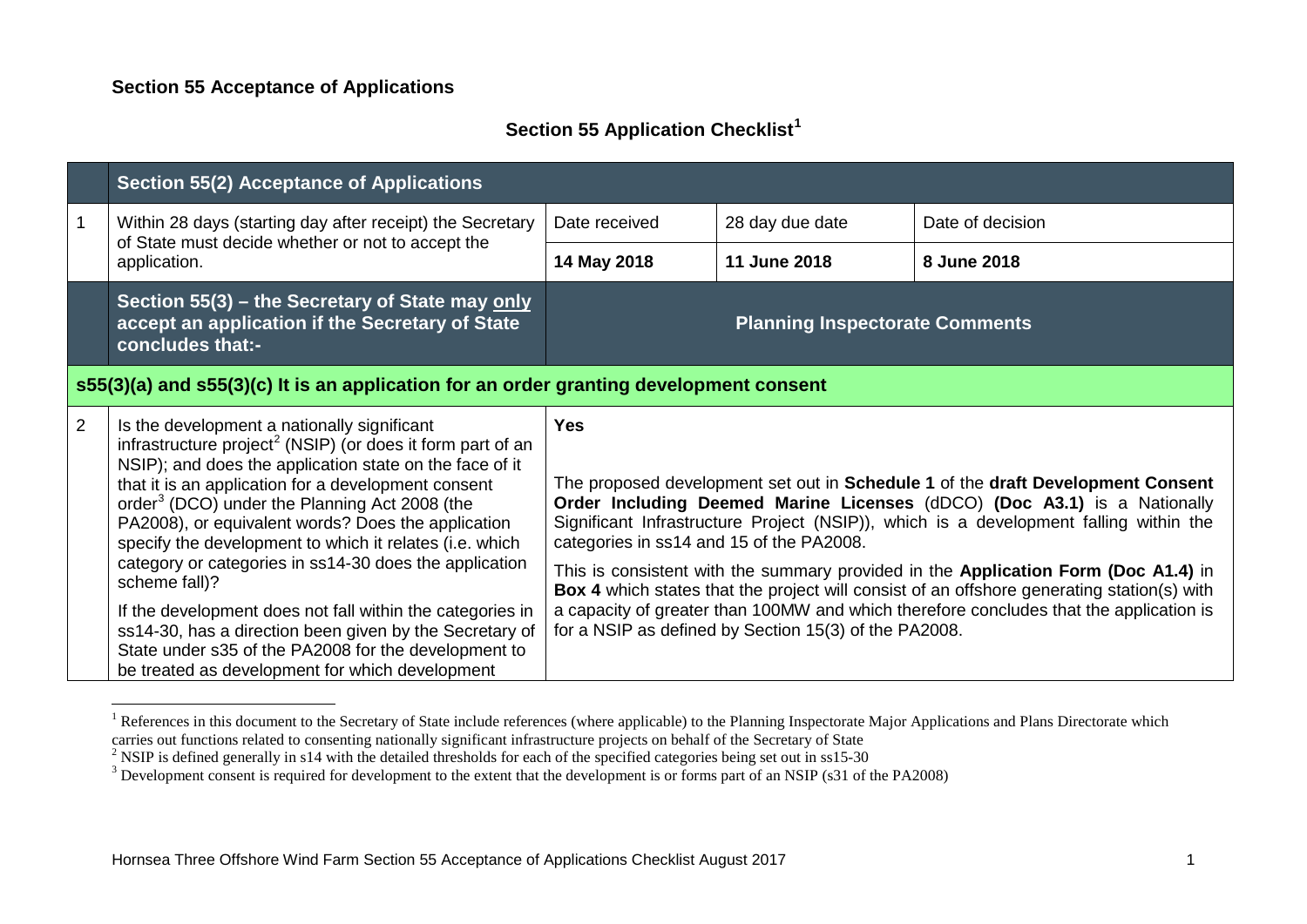<span id="page-3-1"></span><span id="page-3-0"></span>

|                | consent is required?                                                                                                                                                                                                                                                                                                                                                                                                                   |                                                                                                                                                                                                                                                                                                                                                                                                                                                                                               |  |  |
|----------------|----------------------------------------------------------------------------------------------------------------------------------------------------------------------------------------------------------------------------------------------------------------------------------------------------------------------------------------------------------------------------------------------------------------------------------------|-----------------------------------------------------------------------------------------------------------------------------------------------------------------------------------------------------------------------------------------------------------------------------------------------------------------------------------------------------------------------------------------------------------------------------------------------------------------------------------------------|--|--|
| 3              | Summary $-$ s55(3)(a) and s55(3)(c)                                                                                                                                                                                                                                                                                                                                                                                                    | Box 4 of the Application Form (A1.4) confirms that the Applicant has demonstrated<br>that the application as submitted is an application for an order granting development<br>consent under the PA2008.                                                                                                                                                                                                                                                                                       |  |  |
|                | s55(3)(e) The applicant in relation to the application made has complied with Chapter 2 of Part 5 (pre-application procedure)                                                                                                                                                                                                                                                                                                          |                                                                                                                                                                                                                                                                                                                                                                                                                                                                                               |  |  |
| $\overline{4}$ | In accordance with the EIA Regulations <sup>4</sup> , did the<br>applicant (prior to carrying out consultation in<br>accordance with s42) either (a) request the Secretary<br>of State to adopt a screening opinion in respect of the<br>development to which the application relates, or (b)<br>notify the Secretary of State in writing that it proposed<br>to provide an environmental statement in respect of<br>that development? | (a) No, the Applicant did not request a screening opinion in respect of the development<br>(b) Yes, on 26 October 2016, before the start of s42 consultation on 27 July 2017.<br>Paragraph 4.3.1.2 of Consultation Report (Doc A5.1)                                                                                                                                                                                                                                                          |  |  |
| 5              | Have any adequacy of consultation representations <sup>5</sup><br>been received from "A", "B", "C" and "D" authorities;<br>and if so do they confirm that the applicant has<br>complied with the duties under s42, s47 and s48?                                                                                                                                                                                                        | There are 14 host and neighbouring authorities, of which six provided Adequacy of<br>Consultation Representations (AoCR) confirming either that the Applicant had<br>complied with their duties under s42, s47 and s48 of the PA2008 and/or that they had<br>"no comments", these were:<br>Host ("B, C") Authorities<br>• Norfolk County Council<br>• Broadland District Council<br>• North Norfolk District Council<br>• South Norfolk District Council<br>Neighbouring ("A, D") Authorities |  |  |
|                |                                                                                                                                                                                                                                                                                                                                                                                                                                        | • The Broads National Park Authority                                                                                                                                                                                                                                                                                                                                                                                                                                                          |  |  |

 $4$  Regulation 8 of The Infrastructure Planning (Environmental Impact Assessment) Regulations 2017 (2017 EIA Regulations), or Regulation 6 of The Infrastructure Planning (Environmental Impact Assessment) Regulations 2009 (2009 EIA Regulations) (where Regulation 37 of the 2017 EIA Regulations applies).<br><sup>5</sup> S55(4) of the PA2008 provides that the Secretary of State must have regard to the con -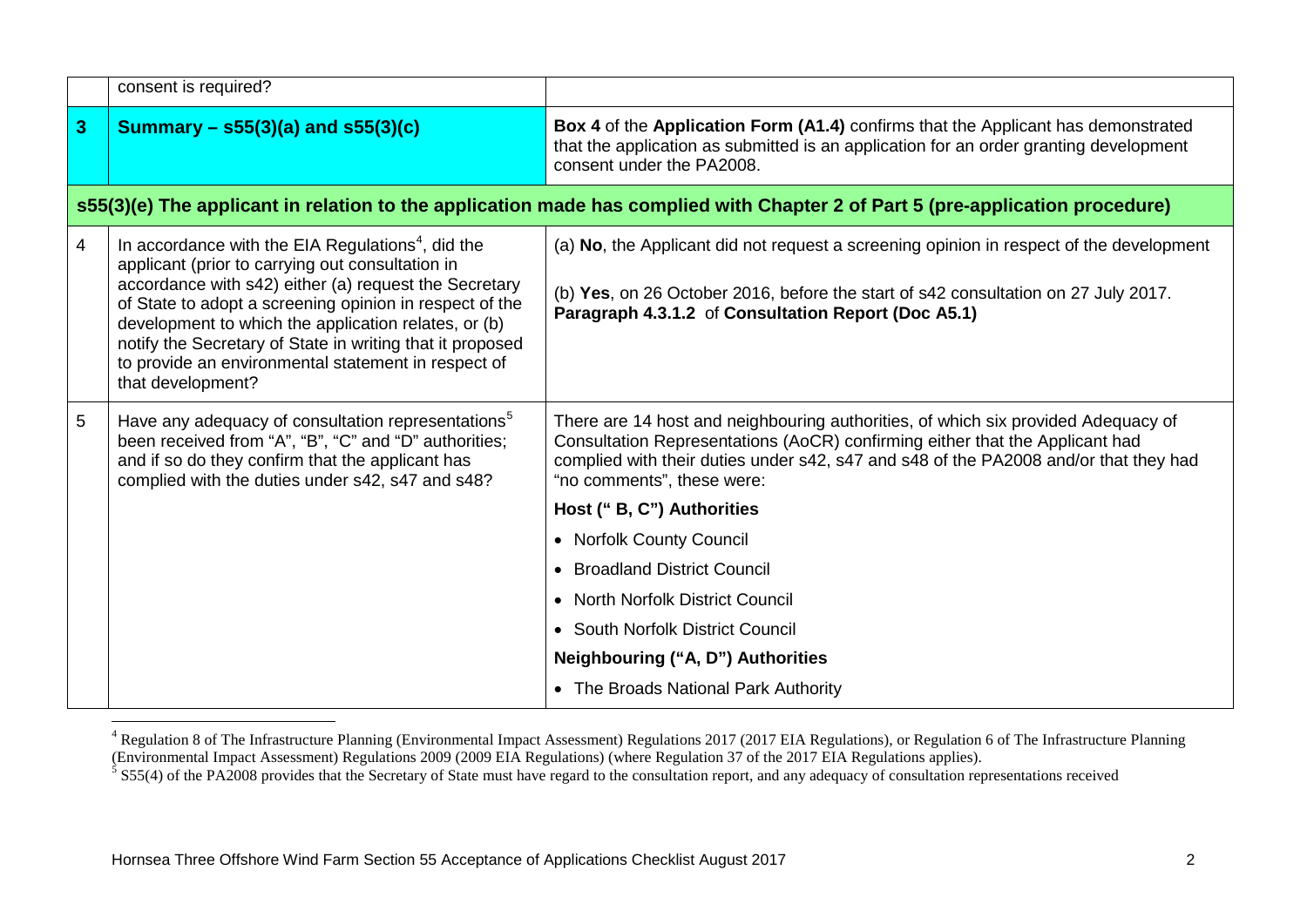| • Mid Suffolk District Council                                                                                                                                                                                                                                                                                                                                                                                                                                  |
|-----------------------------------------------------------------------------------------------------------------------------------------------------------------------------------------------------------------------------------------------------------------------------------------------------------------------------------------------------------------------------------------------------------------------------------------------------------------|
| Responses were invited but were not received from the following authorities:                                                                                                                                                                                                                                                                                                                                                                                    |
| Neighbouring ("A, D") Authorities                                                                                                                                                                                                                                                                                                                                                                                                                               |
| • Norwich City Council                                                                                                                                                                                                                                                                                                                                                                                                                                          |
| • King's Lynn and West Norfolk Borough Council                                                                                                                                                                                                                                                                                                                                                                                                                  |
| • Breckland District Council                                                                                                                                                                                                                                                                                                                                                                                                                                    |
| • Great Yarmouth Borough Council                                                                                                                                                                                                                                                                                                                                                                                                                                |
| • Waveney District Council                                                                                                                                                                                                                                                                                                                                                                                                                                      |
| • Lincolnshire County Council                                                                                                                                                                                                                                                                                                                                                                                                                                   |
| • Suffolk County Council                                                                                                                                                                                                                                                                                                                                                                                                                                        |
| • Cambridgeshire County Council                                                                                                                                                                                                                                                                                                                                                                                                                                 |
| These AoCRs have been carefully considered and no concerns regarding the<br>adequacy of consultation were raised. These are available to view on the project page<br>of the National Infrastructure Planning Inspectorate website.                                                                                                                                                                                                                              |
| During the acceptance period representations were also received from the<br>following:                                                                                                                                                                                                                                                                                                                                                                          |
| • National Farmers' Union (NFU) joint submission with Savills,<br>Strutt & Parker, Bidwells, Irelands, Brown & Co and Cruso & Wilkin<br>• Oulton Parish Council<br>• Trustees of the BE Brooks (1983) Settlement<br>• S Bullimore                                                                                                                                                                                                                               |
| These representations included concerns about the consultation process.<br>For example, it was stated that information had not been provided in<br>response to matters raised in correspondence or at meetings. However, it<br>is apparent that the Applicant has publicised the proposals sufficiently to<br>receive these comments. The Consultation Report (Doc A5.1) explains<br>how, at a project wide level, the Applicant has had regard to consultation |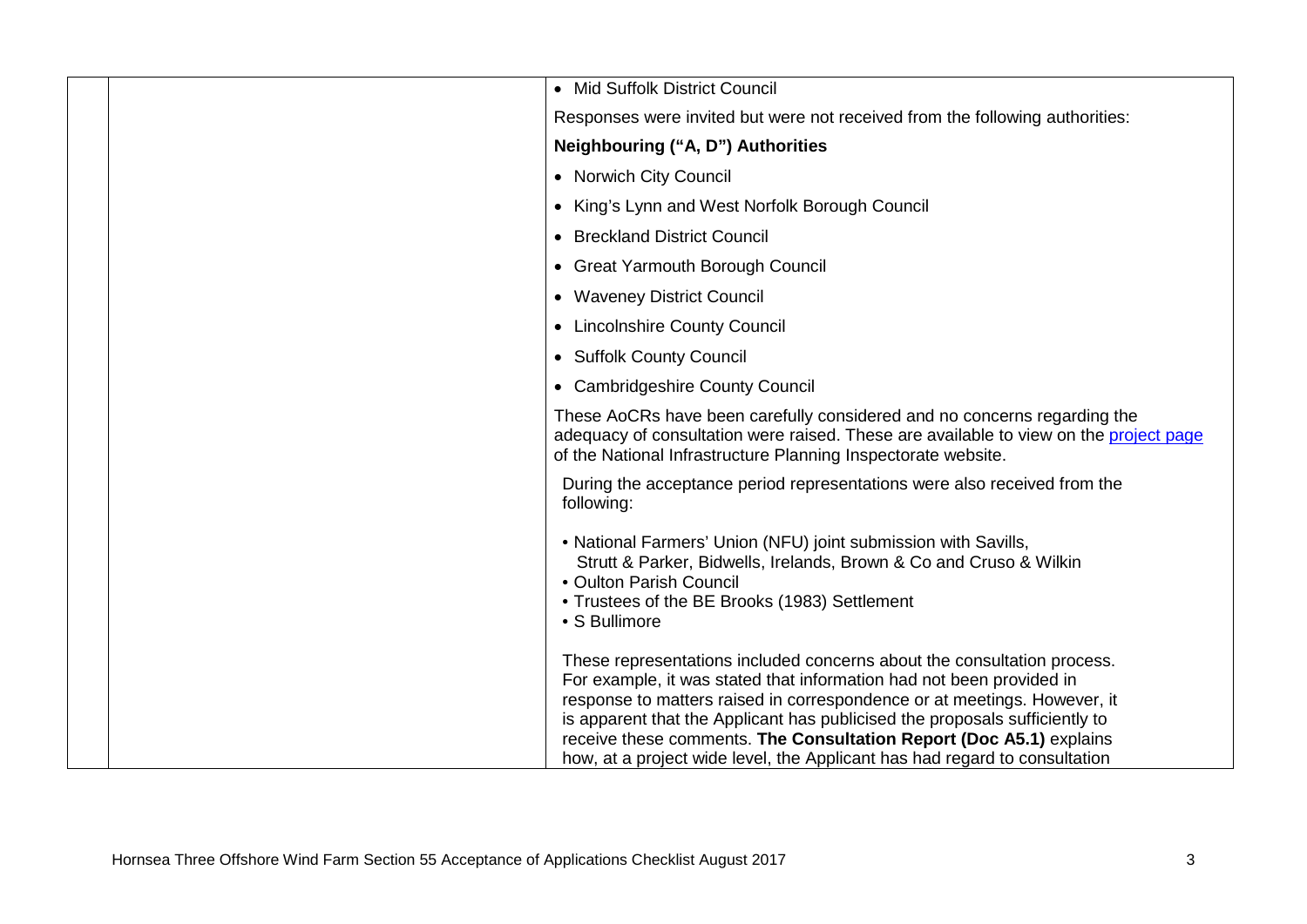<span id="page-5-0"></span>

| responses. Consequently, the Planning Inspectorate considers that this<br>should not prevent the project from proceeding to examination.<br>One representation raised a concern about the scope of the Focussed<br>Statutory Consultation carried out during March 2018. The Applicant's<br>approach to this consultation appears to accord with relevant Guidance<br>(Planning Act 2008: Guidance on the pre-application process (DCLG<br>March 2015)).<br>The representations also raised concerns about the merits of the<br>proposals, for example in relation to traffic management, the use of HVAC<br>or HVDC and the approach to phasing. Whilst these issues have not been<br>resolved, it will be open to the parties concerned to make representations<br>on them which the Examining authority will then take into account. All<br>parties will have the opportunity to make representations on these and<br>other matters during the course of the examination.<br>s42: Duty to Consult<br>Did the applicant consult the applicable persons set out in s42 of the PA2008 about the proposed application?<br>$s42(1)(a)$ persons prescribed <sup>6</sup> ?<br>6<br><b>Yes</b><br>The Applicant has explained its approach to the identification of persons to be<br>consulted under $s42(1)(a)$ - see paragraphs 8.3.2.1 - 8.3.2.7 of the Consultation |  |                                                                                     |
|--------------------------------------------------------------------------------------------------------------------------------------------------------------------------------------------------------------------------------------------------------------------------------------------------------------------------------------------------------------------------------------------------------------------------------------------------------------------------------------------------------------------------------------------------------------------------------------------------------------------------------------------------------------------------------------------------------------------------------------------------------------------------------------------------------------------------------------------------------------------------------------------------------------------------------------------------------------------------------------------------------------------------------------------------------------------------------------------------------------------------------------------------------------------------------------------------------------------------------------------------------------------------------------------------------------------------------------------------------------------|--|-------------------------------------------------------------------------------------|
|                                                                                                                                                                                                                                                                                                                                                                                                                                                                                                                                                                                                                                                                                                                                                                                                                                                                                                                                                                                                                                                                                                                                                                                                                                                                                                                                                                    |  |                                                                                     |
|                                                                                                                                                                                                                                                                                                                                                                                                                                                                                                                                                                                                                                                                                                                                                                                                                                                                                                                                                                                                                                                                                                                                                                                                                                                                                                                                                                    |  |                                                                                     |
|                                                                                                                                                                                                                                                                                                                                                                                                                                                                                                                                                                                                                                                                                                                                                                                                                                                                                                                                                                                                                                                                                                                                                                                                                                                                                                                                                                    |  |                                                                                     |
|                                                                                                                                                                                                                                                                                                                                                                                                                                                                                                                                                                                                                                                                                                                                                                                                                                                                                                                                                                                                                                                                                                                                                                                                                                                                                                                                                                    |  |                                                                                     |
|                                                                                                                                                                                                                                                                                                                                                                                                                                                                                                                                                                                                                                                                                                                                                                                                                                                                                                                                                                                                                                                                                                                                                                                                                                                                                                                                                                    |  |                                                                                     |
|                                                                                                                                                                                                                                                                                                                                                                                                                                                                                                                                                                                                                                                                                                                                                                                                                                                                                                                                                                                                                                                                                                                                                                                                                                                                                                                                                                    |  |                                                                                     |
|                                                                                                                                                                                                                                                                                                                                                                                                                                                                                                                                                                                                                                                                                                                                                                                                                                                                                                                                                                                                                                                                                                                                                                                                                                                                                                                                                                    |  |                                                                                     |
|                                                                                                                                                                                                                                                                                                                                                                                                                                                                                                                                                                                                                                                                                                                                                                                                                                                                                                                                                                                                                                                                                                                                                                                                                                                                                                                                                                    |  |                                                                                     |
|                                                                                                                                                                                                                                                                                                                                                                                                                                                                                                                                                                                                                                                                                                                                                                                                                                                                                                                                                                                                                                                                                                                                                                                                                                                                                                                                                                    |  |                                                                                     |
|                                                                                                                                                                                                                                                                                                                                                                                                                                                                                                                                                                                                                                                                                                                                                                                                                                                                                                                                                                                                                                                                                                                                                                                                                                                                                                                                                                    |  |                                                                                     |
|                                                                                                                                                                                                                                                                                                                                                                                                                                                                                                                                                                                                                                                                                                                                                                                                                                                                                                                                                                                                                                                                                                                                                                                                                                                                                                                                                                    |  |                                                                                     |
|                                                                                                                                                                                                                                                                                                                                                                                                                                                                                                                                                                                                                                                                                                                                                                                                                                                                                                                                                                                                                                                                                                                                                                                                                                                                                                                                                                    |  |                                                                                     |
|                                                                                                                                                                                                                                                                                                                                                                                                                                                                                                                                                                                                                                                                                                                                                                                                                                                                                                                                                                                                                                                                                                                                                                                                                                                                                                                                                                    |  |                                                                                     |
|                                                                                                                                                                                                                                                                                                                                                                                                                                                                                                                                                                                                                                                                                                                                                                                                                                                                                                                                                                                                                                                                                                                                                                                                                                                                                                                                                                    |  |                                                                                     |
|                                                                                                                                                                                                                                                                                                                                                                                                                                                                                                                                                                                                                                                                                                                                                                                                                                                                                                                                                                                                                                                                                                                                                                                                                                                                                                                                                                    |  |                                                                                     |
|                                                                                                                                                                                                                                                                                                                                                                                                                                                                                                                                                                                                                                                                                                                                                                                                                                                                                                                                                                                                                                                                                                                                                                                                                                                                                                                                                                    |  |                                                                                     |
|                                                                                                                                                                                                                                                                                                                                                                                                                                                                                                                                                                                                                                                                                                                                                                                                                                                                                                                                                                                                                                                                                                                                                                                                                                                                                                                                                                    |  |                                                                                     |
|                                                                                                                                                                                                                                                                                                                                                                                                                                                                                                                                                                                                                                                                                                                                                                                                                                                                                                                                                                                                                                                                                                                                                                                                                                                                                                                                                                    |  |                                                                                     |
|                                                                                                                                                                                                                                                                                                                                                                                                                                                                                                                                                                                                                                                                                                                                                                                                                                                                                                                                                                                                                                                                                                                                                                                                                                                                                                                                                                    |  |                                                                                     |
|                                                                                                                                                                                                                                                                                                                                                                                                                                                                                                                                                                                                                                                                                                                                                                                                                                                                                                                                                                                                                                                                                                                                                                                                                                                                                                                                                                    |  |                                                                                     |
|                                                                                                                                                                                                                                                                                                                                                                                                                                                                                                                                                                                                                                                                                                                                                                                                                                                                                                                                                                                                                                                                                                                                                                                                                                                                                                                                                                    |  |                                                                                     |
|                                                                                                                                                                                                                                                                                                                                                                                                                                                                                                                                                                                                                                                                                                                                                                                                                                                                                                                                                                                                                                                                                                                                                                                                                                                                                                                                                                    |  | report (Doc A5.1). Table 2.1 of Annex 3 of the Consultation report (Doc A5.1) lists |

<sup>&</sup>lt;sup>6</sup> Statutory consultees set out in Schedule 1 of The Infrastructure Planning (Applications: Prescribed Forms and Procedure) Regulations 2009 -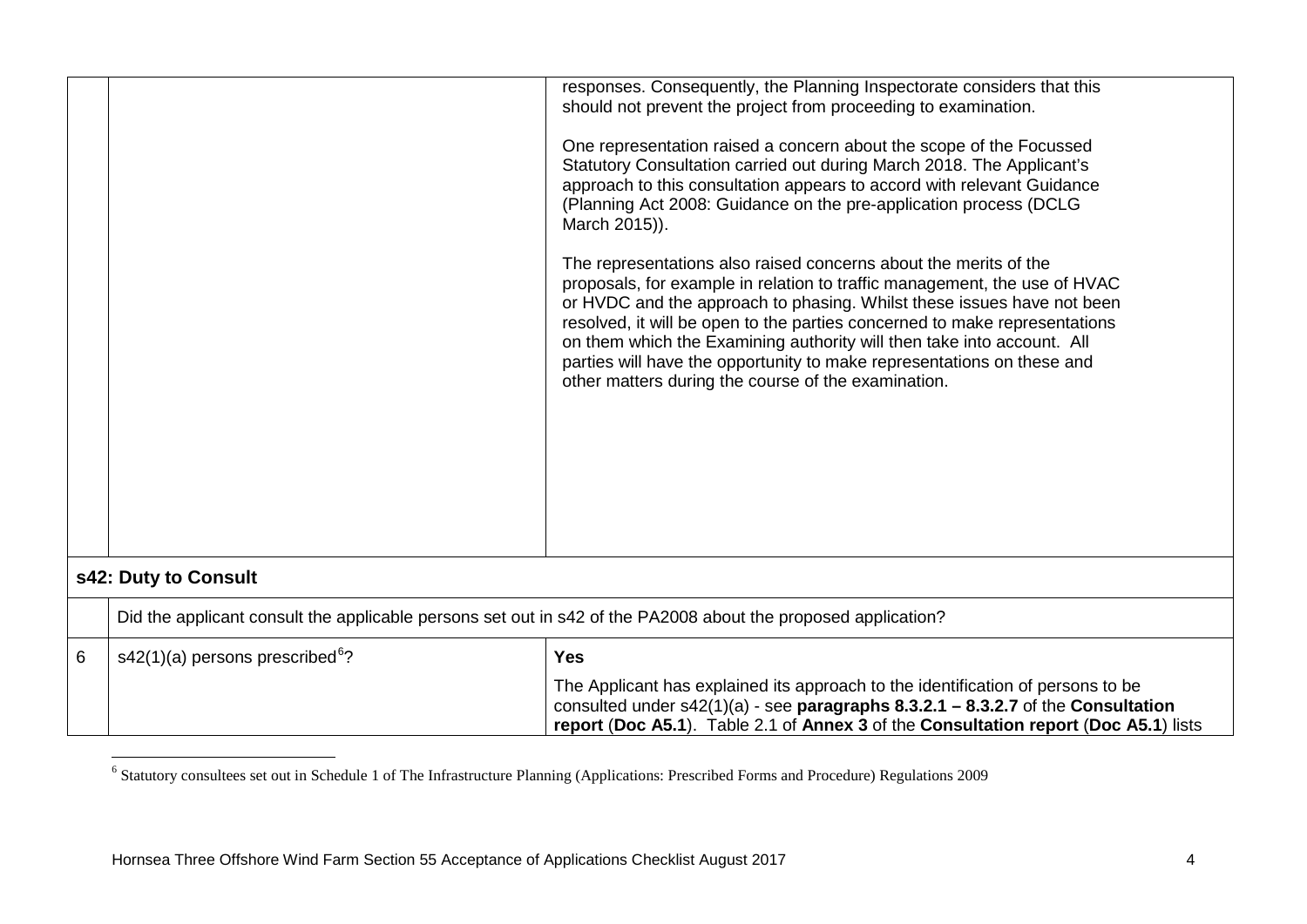|  | the s42(1)(a) consultees. That Annex also includes other Tables numbered and titled<br>as follows:<br>2.2<br>Section 42(1)(aa) – Marine Management Organisation                                                                                                                                                                                                                                                                                                                                                                                                                                                                                                                                                                                                                                                                                                                                                                                                                                                                                                                |
|--|--------------------------------------------------------------------------------------------------------------------------------------------------------------------------------------------------------------------------------------------------------------------------------------------------------------------------------------------------------------------------------------------------------------------------------------------------------------------------------------------------------------------------------------------------------------------------------------------------------------------------------------------------------------------------------------------------------------------------------------------------------------------------------------------------------------------------------------------------------------------------------------------------------------------------------------------------------------------------------------------------------------------------------------------------------------------------------|
|  | 2.3<br>Section 42(1(b) - Local Authorities                                                                                                                                                                                                                                                                                                                                                                                                                                                                                                                                                                                                                                                                                                                                                                                                                                                                                                                                                                                                                                     |
|  | 2.4<br>Section 42(1)(d) consultees (Phase 2A)                                                                                                                                                                                                                                                                                                                                                                                                                                                                                                                                                                                                                                                                                                                                                                                                                                                                                                                                                                                                                                  |
|  | 2.5<br>Non-prescribed consultees, identified by the Applicant                                                                                                                                                                                                                                                                                                                                                                                                                                                                                                                                                                                                                                                                                                                                                                                                                                                                                                                                                                                                                  |
|  | The Planning Inspectorate notes that section 8.3.2 (Section 42) of the <b>Consultation</b><br>report (Doc A5.1) does not expressly state that all of the persons mentioned in Tables<br>$2.1 - 2.5$ in Annex 3 of the Consultation Report (Doc A5.1.3) were consulted as part<br>of the Section 42 consultation, but has taken this to be implied.                                                                                                                                                                                                                                                                                                                                                                                                                                                                                                                                                                                                                                                                                                                             |
|  | The Planning Inspectorate had previously provided a list of prescribed and non-<br>prescribed consultation bodies under Regulation 9(1)(a) of the Infrastructure Planning<br>(Environmental Impact Assessment) Regulations 2009. Paragraph 8.3.2.3 of the<br><b>Consultation report (Doc A5.1.3)</b> states that this list was reviewed by the Applicant to<br>check that all details were up-to-date, and that changes to the original list are noted by<br>way of footnotes as detailed in Annex 3 of the Consultation report (Doc A5.1.3).<br>Paragraph 8.3.2.5 states that prior to the statutory consultation under section 42,<br>certain organisations in the list confirmed that they had no apparatus within the<br>Hornsea Three boundary and only where it was confirmed that they had no wider<br>interests were they removed from the section 42 consultee list. Paragraph 8.3.2.6<br>states that "those who confirmed apparatus or did not otherwise state that they did not<br>have interests in the area" were consulted in the Phase 2A and 2B consultations. |
|  | The Planning Inspectorate notes the following in relation to Annex 3:                                                                                                                                                                                                                                                                                                                                                                                                                                                                                                                                                                                                                                                                                                                                                                                                                                                                                                                                                                                                          |
|  | The Homes and Communities Agency (now Homes England) is a<br>$\bullet$<br>prescribed consultee that must be consulted on "all proposed applications likely<br>to have an effect on its areas of responsibility". It is not listed as a prescribed<br>consultee in Table 2.1 but is in the list of non-prescribed consultees in Table<br>2.5 of Annex 3.                                                                                                                                                                                                                                                                                                                                                                                                                                                                                                                                                                                                                                                                                                                        |
|  | The Historic Buildings and Monuments Commission for England is a<br>prescribed consultee that must be consulted on "all proposed applications likely                                                                                                                                                                                                                                                                                                                                                                                                                                                                                                                                                                                                                                                                                                                                                                                                                                                                                                                           |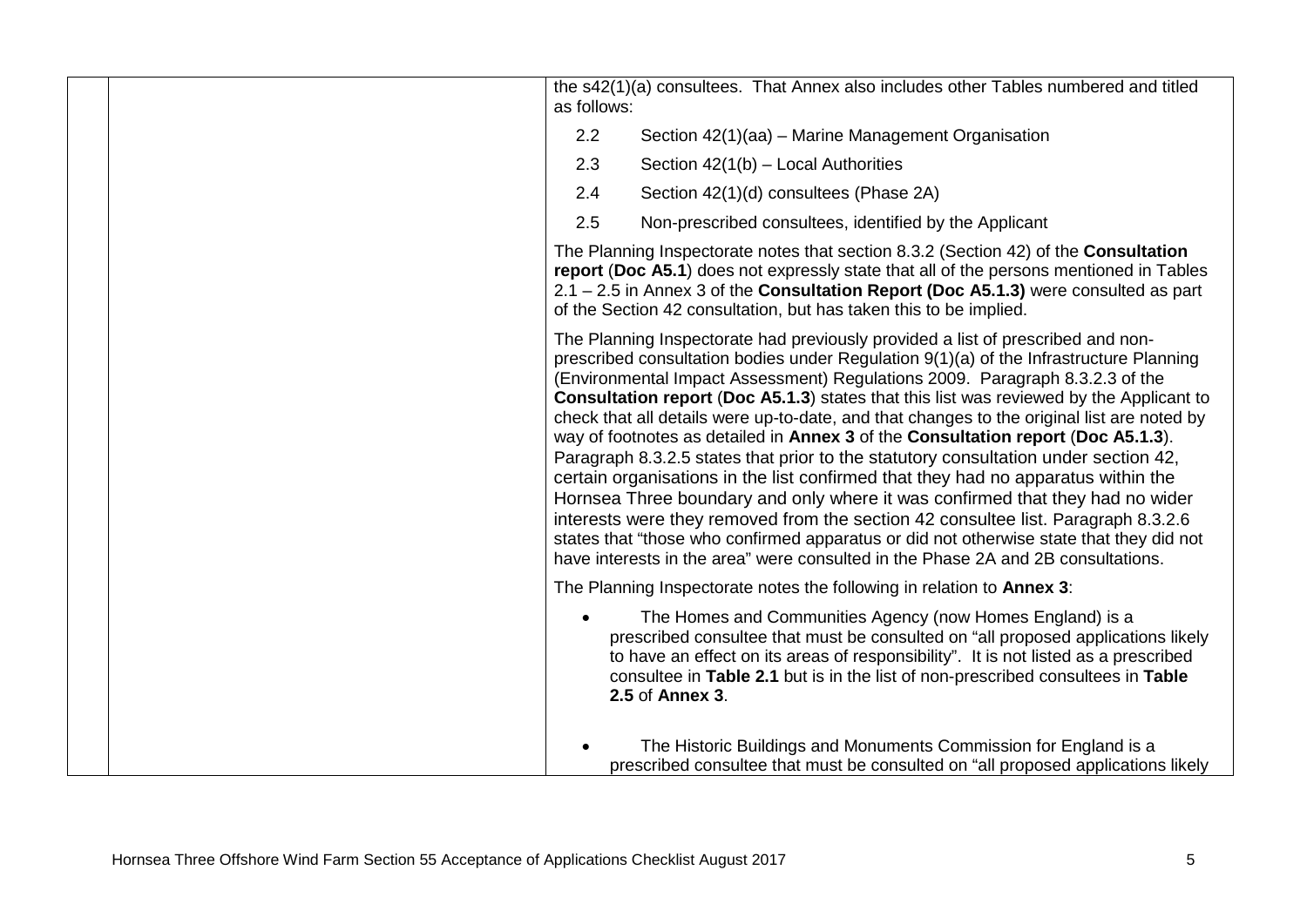<span id="page-7-1"></span><span id="page-7-0"></span>

|                |                                                              | to have an effect on its areas of responsibility". It is not listed in Table 2.1 of<br>Annex 3, but is listed (under its informal name of Historic England) in Table 2.5<br>of Annex 3.                                                                                                                                                                                                                                                                                                                                                                                                                              |
|----------------|--------------------------------------------------------------|----------------------------------------------------------------------------------------------------------------------------------------------------------------------------------------------------------------------------------------------------------------------------------------------------------------------------------------------------------------------------------------------------------------------------------------------------------------------------------------------------------------------------------------------------------------------------------------------------------------------|
|                |                                                              | Having reviewed the application documents as submitted, the Planning Inspectorate<br>considers that the interests of the following organisations could also be affected by the<br>proposals:                                                                                                                                                                                                                                                                                                                                                                                                                         |
|                |                                                              | The Broads Internal Drainage Board<br>$\circ$<br>Murphy Power Distribution Limited<br>$\Omega$<br><b>Utility Distribution Networks Limited</b><br><b>Vattenfall Networks Limited</b><br><b>Fulcrum Electricity Assets Limited</b><br><b>Energy Assets Networks Limited</b><br>$\circ$                                                                                                                                                                                                                                                                                                                                |
|                |                                                              | <b>Energy Assets Power Networks Limited</b><br>$\circ$                                                                                                                                                                                                                                                                                                                                                                                                                                                                                                                                                               |
|                |                                                              | Given the individual circumstances of this case, and taking a precautionary approach<br>to ensure that all persons potentially affected by, or potentially likely to have an interest<br>in, the application are given the opportunity to participate fully in the examination of the<br>application, the Inspectorate suggests that the Applicant may wish to include the above<br>bodies amongst those on whom they serve notice of the accepted application under<br>s56(2)(a) of PA2008 unless there is a specific justification why this is not necessary.<br>S51 advice has been issued regarding this matter. |
| $\overline{7}$ | s42(1)(aa) the Marine Management Organisation <sup>7</sup> ? | <b>Yes</b>                                                                                                                                                                                                                                                                                                                                                                                                                                                                                                                                                                                                           |
| 8              | $s42(1)(b)$ each local authority within $s438$ ?             | <b>Yes</b>                                                                                                                                                                                                                                                                                                                                                                                                                                                                                                                                                                                                           |

 $\frac{7}{1}$  In any case where the proposed development would affect, or would be likely to affect, any of the areas specified in s42(2) of the PA2008

<sup>&</sup>lt;sup>8</sup> Definition of "local authority" in s43(3): The "B" authority where the application land is in the authority's area; the "A" authority where any part of the boundary of A's area is also a part of the boundary of B's area; the "C" authority (upper tier) where the application land is in that authority's area; the "D" authority where such an authority shares a boundary with a "C" authority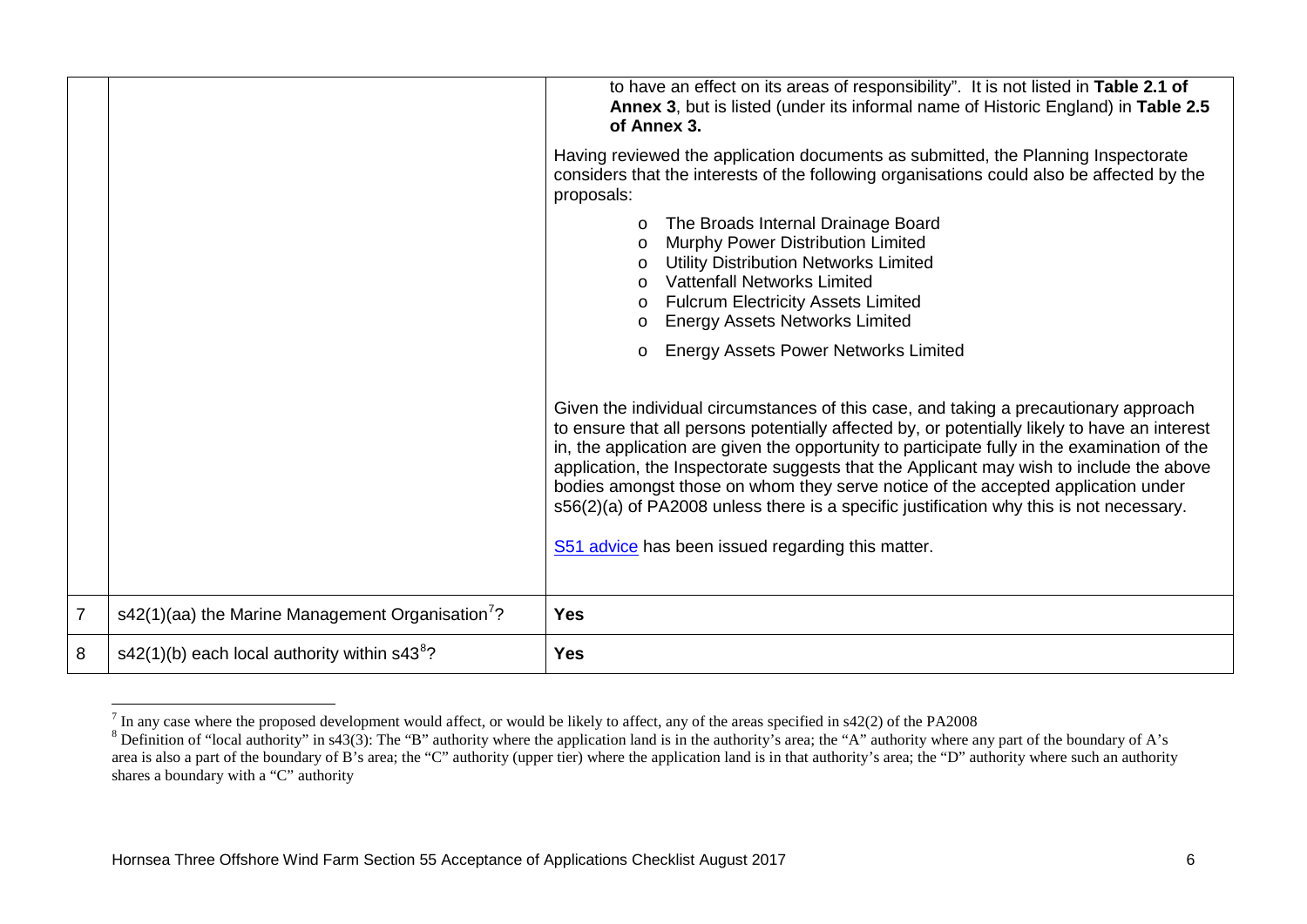|    |                                                                        | The Applicant has consulted each local authority within s43 as described in<br>Paragraphs 8.3.2.8 - 8.3.2.9 of the Consultation Report (Doc A5.1) on 27 July 2018.<br>These are: |  |
|----|------------------------------------------------------------------------|----------------------------------------------------------------------------------------------------------------------------------------------------------------------------------|--|
|    |                                                                        | <b>Host "B" Authorities</b>                                                                                                                                                      |  |
|    |                                                                        | • North Norfolk District Council                                                                                                                                                 |  |
|    |                                                                        | • Broadlands District Council                                                                                                                                                    |  |
|    |                                                                        | • South Norfolk District Council                                                                                                                                                 |  |
|    |                                                                        | <b>Host "C" Authorities</b>                                                                                                                                                      |  |
|    |                                                                        | • Norfolk County Council                                                                                                                                                         |  |
|    |                                                                        | <b>Neighbouring "A" Authorities</b>                                                                                                                                              |  |
|    |                                                                        | • Norwich City Council                                                                                                                                                           |  |
|    |                                                                        | • King's Lynn and West Norfolk Borough Council                                                                                                                                   |  |
|    |                                                                        | • Breckland District Council                                                                                                                                                     |  |
|    |                                                                        | • Great Yarmouth Borough Council                                                                                                                                                 |  |
|    |                                                                        | • The Broads National Park Authority                                                                                                                                             |  |
|    |                                                                        | • Waveney District Council                                                                                                                                                       |  |
|    |                                                                        | • Mid Suffolk District Council                                                                                                                                                   |  |
|    |                                                                        | <b>Neighbouring "D" Authorities</b>                                                                                                                                              |  |
|    |                                                                        | • Lincolnshire County Council                                                                                                                                                    |  |
|    |                                                                        | • Suffolk County Council                                                                                                                                                         |  |
|    |                                                                        | • Cambridgeshire County Council                                                                                                                                                  |  |
| 9  | s42(1)(c) the Greater London Authority (if in Greater<br>London area)? | Not applicable                                                                                                                                                                   |  |
| 10 | s42(1)(d) each person in one or more of s44                            | <b>Yes</b>                                                                                                                                                                       |  |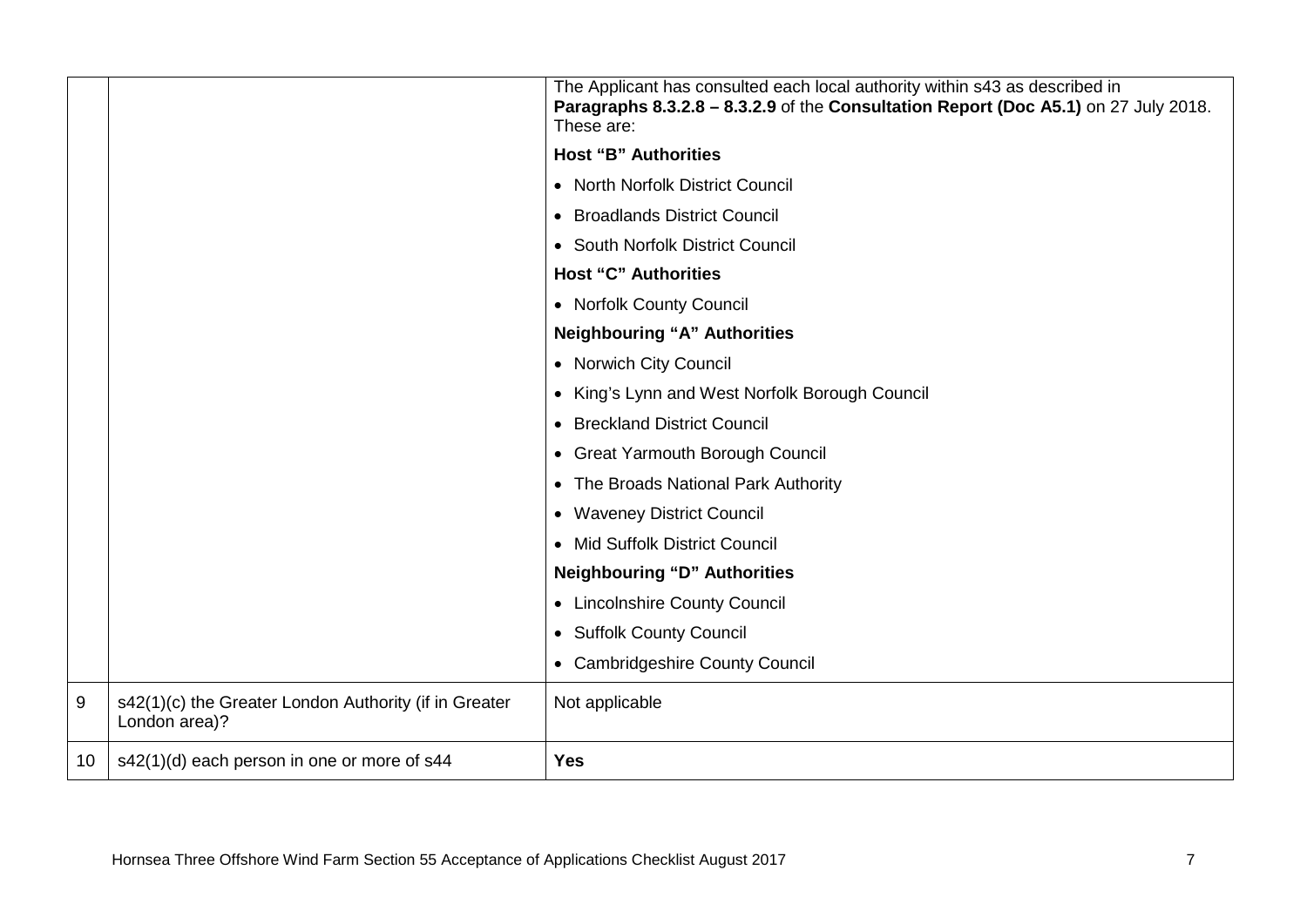<span id="page-9-0"></span>

|                                                                                                                                                                                 | categories <sup>9</sup> ?                                             | The Applicant has consulted each person in one or more s44 categories as described<br>in Paragraphs $8.3.2.10 - 8.3.2.13$ of the Consultation Report (A5.1) on 27 July 2017.                                                                                                                                                                                                                                                                                                                                                                                                                                                                                                                                                                 |  |  |  |  |  |
|---------------------------------------------------------------------------------------------------------------------------------------------------------------------------------|-----------------------------------------------------------------------|----------------------------------------------------------------------------------------------------------------------------------------------------------------------------------------------------------------------------------------------------------------------------------------------------------------------------------------------------------------------------------------------------------------------------------------------------------------------------------------------------------------------------------------------------------------------------------------------------------------------------------------------------------------------------------------------------------------------------------------------|--|--|--|--|--|
|                                                                                                                                                                                 | s45: Timetable for s42 Consultation                                   |                                                                                                                                                                                                                                                                                                                                                                                                                                                                                                                                                                                                                                                                                                                                              |  |  |  |  |  |
| 11<br>Did the applicant notify s42 consultees of the deadline<br>for receipt of consultation responses; and if so was<br>the deadline notified by the applicant 28 days or more | <b>Yes</b><br><b>Statutory Consultation (Phase 2.A)</b>               |                                                                                                                                                                                                                                                                                                                                                                                                                                                                                                                                                                                                                                                                                                                                              |  |  |  |  |  |
|                                                                                                                                                                                 | starting with the day after receipt of the consultation<br>documents? | The letter dated 25 July 2017 was sent to s42 consultees and confirms a deadline for<br>responses being 20 September 2017, which is more than 28 days after the date of the<br>s42 notification letter. Paragraphs 8.3.2.16 - 8.3.2.19 of the Consultation Report<br>(Doc A5.1). Due to an error with the consultation material sent out to the consultees<br>the Applicant resent the USB keys to the s42 consultees on 2 August 2017 with the<br>correct consultation material. The deadline for responses to the consultation still<br>exceeded 28 days. Paragraph 8.3.2.20 of the Consultation Report (Doc A5.1)                                                                                                                         |  |  |  |  |  |
|                                                                                                                                                                                 |                                                                       | Further Statutory Consultation (Phase 2.B)                                                                                                                                                                                                                                                                                                                                                                                                                                                                                                                                                                                                                                                                                                   |  |  |  |  |  |
|                                                                                                                                                                                 |                                                                       | The s42 consultees were notified by letter between $20 - 22$ November 2017 that the<br>Applicant would conduct a second round of s42 consultation with a deadline for<br>responses of the 22 December 2018. The consultation material was made available on<br>the Applicant's website from 16 November 2018. On 5 December 2017 the Applicant<br>issued a letter containing a document missing from the original consultation pack<br>('Section 42 Consultation. Potential Offshore Alternative Routes - Supporting<br>Information'). The deadline for responses was amended to 7 January 2018 to comply<br>with the 28 days statutory consultation period. Paragraphs $8.4.2.5 - 8.4.2.8$ of the<br><b>Consultation Report (Doc A5.1).</b> |  |  |  |  |  |
|                                                                                                                                                                                 |                                                                       | In addition to the phase 2.A and 2.B statutory consultation, the Applicant conducted a<br>targeted consultation between 1 March and 30 March 2018. Paragraphs 8.5.1 -<br>8.5.2.3 of the Consultation Report (Doc A5.1).                                                                                                                                                                                                                                                                                                                                                                                                                                                                                                                      |  |  |  |  |  |
|                                                                                                                                                                                 | s46: Duty to notify Secretary of State of proposed application        |                                                                                                                                                                                                                                                                                                                                                                                                                                                                                                                                                                                                                                                                                                                                              |  |  |  |  |  |

<u>.</u>

 $^9$  Category 1: owner, lessee, tenant or occupier of land; Category 2: person interested in the land or has power to sell and convey the land or to release the land; Category 3: person entitled to make a relevant claim. There is no requirement to check the accuracy of the list(s) or whether the applicant has made diligent inquiry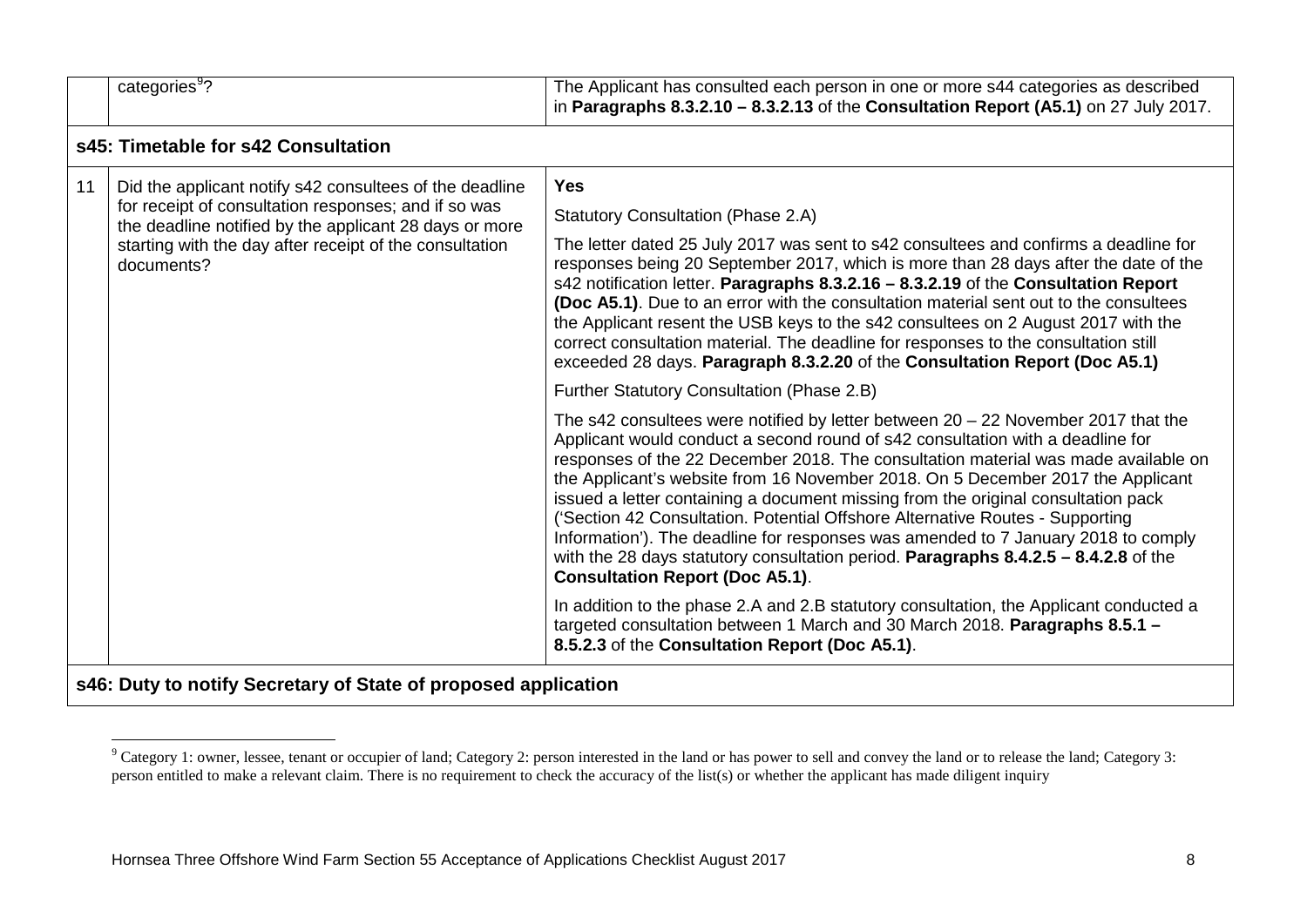| 12 | Did the applicant supply information to notify the<br>Secretary of State of the proposed application; and if<br>so was the information supplied to the Secretary of<br>State on or before the date it was sent to the s42<br>consultees? Was this done on or before commencing<br>consultation under s42? | <b>Yes</b><br>The Applicant gave notice under s46 on 26 July 2016 which was on or before the<br>beginning of s42 consultation. The Applicant subsequently gave notice under s46 on<br>15 November 2017 and 26 February 2018, which was before the Phase 2A and 2B<br>consultation commenced.<br>Copies of the letters dated 26 July 2016, 15 November 2017 and 26 February 2018 are<br>included in Appendix 8 of the Consultation Report (Doc A5.1.8) |
|----|-----------------------------------------------------------------------------------------------------------------------------------------------------------------------------------------------------------------------------------------------------------------------------------------------------------|-------------------------------------------------------------------------------------------------------------------------------------------------------------------------------------------------------------------------------------------------------------------------------------------------------------------------------------------------------------------------------------------------------------------------------------------------------|
|    | s47: Duty to consult local community                                                                                                                                                                                                                                                                      |                                                                                                                                                                                                                                                                                                                                                                                                                                                       |
| 13 | Did the applicant prepare a Statement of Community<br>Consultation (SoCC) on how it intended to consult<br>people living in the vicinity of the land?                                                                                                                                                     | <b>Yes</b><br>The Applicant produced a Statement of Community Consultation (SoCC) which is<br>supplied with the application. Annex 10 of the Consultation Report (Doc A5.1.10)                                                                                                                                                                                                                                                                        |
| 14 | Were "B" and (where relevant) "C" authorities<br>consulted about the content of the SoCC; and if so<br>was the deadline for receipt of responses 28 days<br>beginning with the day after the day that "B" and<br>(where applicable) "C" authorities received the<br>consultation documents?               | <b>Yes</b><br>The Applicant sent the draft SoCC to North Norfolk District Council, Broadland District<br>Council and South Norfolk District Council ("B" Authorities) and Norfolk County Council<br>("C" Authority) on 20 July 2016 and set a deadline of 9 September 2016 for responses.<br>Paragraph 5.5.1.2 of the Consultation Report (Doc A5.1).                                                                                                 |
| 15 | Has the applicant had regard to any responses<br>received when preparing the SoCC?                                                                                                                                                                                                                        | <b>Yes</b><br>The Applicant has explained at Paragraphs 5.5.1.5 - 5.5.1.7 of the Consultation<br>Report (Doc A5.1) how the responses that were received as a result of consultation on<br>the SoCC have been taken into consideration. Annex 10 of the Consultation Report<br>(Doc A5.1.10) set out how the Applicant has had regard to the comments on the<br>SoCC.                                                                                  |
| 16 | Has the SoCC been made available for inspection in<br>a way that is reasonably convenient for people living<br>in the vicinity of the land; and has a notice been<br>published in a newspaper circulating in the vicinity of<br>the land which states where and when the SoCC can                         | <b>Yes</b><br>The SoCC was made available at the following local authority offices:<br>• North Norfolk District Council, Broadland District Council, South Norfolk District<br>Council, Broads Authority, Breckland District Council, Great Yarmouth Borough                                                                                                                                                                                          |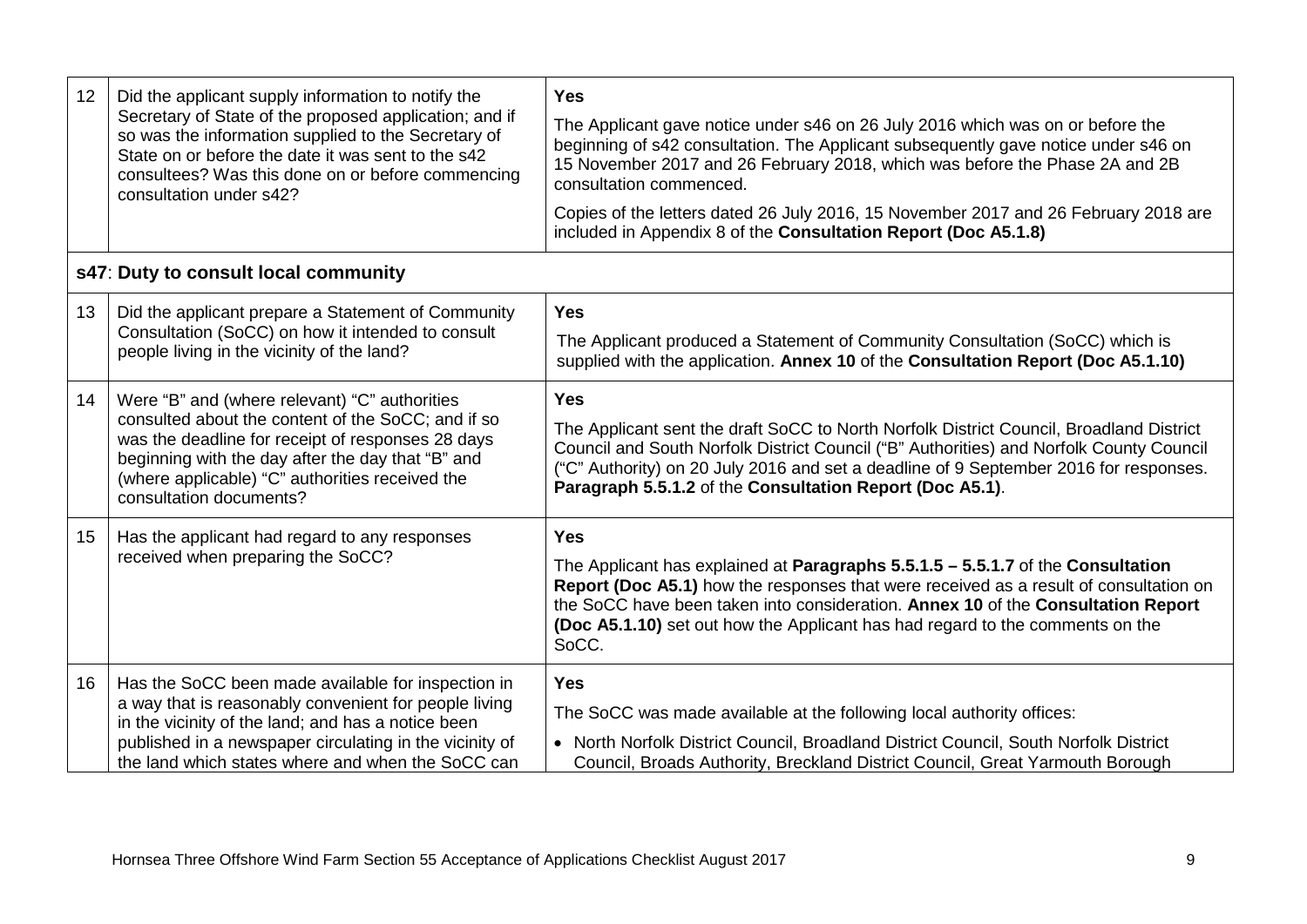<span id="page-11-0"></span>

|    | be inspected?                                                                                                                                                                                                                    | Council, Norwich City Council and North Norfolk County Council. Annex 10 of the<br><b>Consultation Report (Doc A5.1.10)</b>                                                                                         |             |  |  |  |
|----|----------------------------------------------------------------------------------------------------------------------------------------------------------------------------------------------------------------------------------|---------------------------------------------------------------------------------------------------------------------------------------------------------------------------------------------------------------------|-------------|--|--|--|
|    |                                                                                                                                                                                                                                  | These are reasonably convenient having regard to the location of the scheme. Notices<br>stating when and where it could be inspected were published in:                                                             |             |  |  |  |
|    |                                                                                                                                                                                                                                  | • Eastern Daily Press (Between 3 and 11 October 2016)                                                                                                                                                               |             |  |  |  |
|    |                                                                                                                                                                                                                                  | • Norwich Evening News (Between 3 and 11 October 2016)                                                                                                                                                              |             |  |  |  |
|    |                                                                                                                                                                                                                                  | • North Norfolk News (Between 3 and 11 October 2016)                                                                                                                                                                |             |  |  |  |
|    |                                                                                                                                                                                                                                  | • Diss Mercury (Between 3 and 11 October 2016)                                                                                                                                                                      |             |  |  |  |
|    |                                                                                                                                                                                                                                  | • Wymondham and Attleborough Mercury (Between 3 and 11 October 2016)                                                                                                                                                |             |  |  |  |
| 17 | Does the SoCC set out whether the development is                                                                                                                                                                                 | <b>Yes</b>                                                                                                                                                                                                          |             |  |  |  |
|    | EIA development <sup>10</sup> ; and does it set out how the<br>applicant intends to publicise and consult on the<br>preliminary environmental information?                                                                       | Section 7 of the SoCC (Annex 10 of the Consultation Report (Doc A5.1.10)) sets out<br>that the scheme is EIA development and how the Applicant proposes to consult on the<br>preliminary environmental information. |             |  |  |  |
| 18 | Has the applicant carried out the consultation in<br>accordance with the SoCC?                                                                                                                                                   | <b>Yes</b><br>The Applicant has set out in Table 5.2 of Consultation Report (Doc A5.1) the<br>activities that have been carried out and how the commitments in the SoCC have been<br>met.                           |             |  |  |  |
|    | s48: Duty to publicise the proposed application                                                                                                                                                                                  |                                                                                                                                                                                                                     |             |  |  |  |
| 19 | Did the applicant publicise the proposed application,<br>under s48, in the prescribed manner set out in<br>Regulation 4(2) of The Infrastructure Planning<br>(Applications: Prescribed Forms and Procedure)<br>Regulations 2009? | <b>Yes</b><br>The Applicant has described the newspapers and dates of s48 publicity in section<br>8.4.4 of the Consultation Report (Doc 5.19) as set out below:                                                     |             |  |  |  |
|    |                                                                                                                                                                                                                                  | Newspaper(s)                                                                                                                                                                                                        | <b>Date</b> |  |  |  |

 $^{10}$  Regulation 12 of the 2017 EIA Regulations, or Regulation 10 of the 2009 EIA Regulations (where Regulation 37 of the 2017 EIA Regulations applies).

-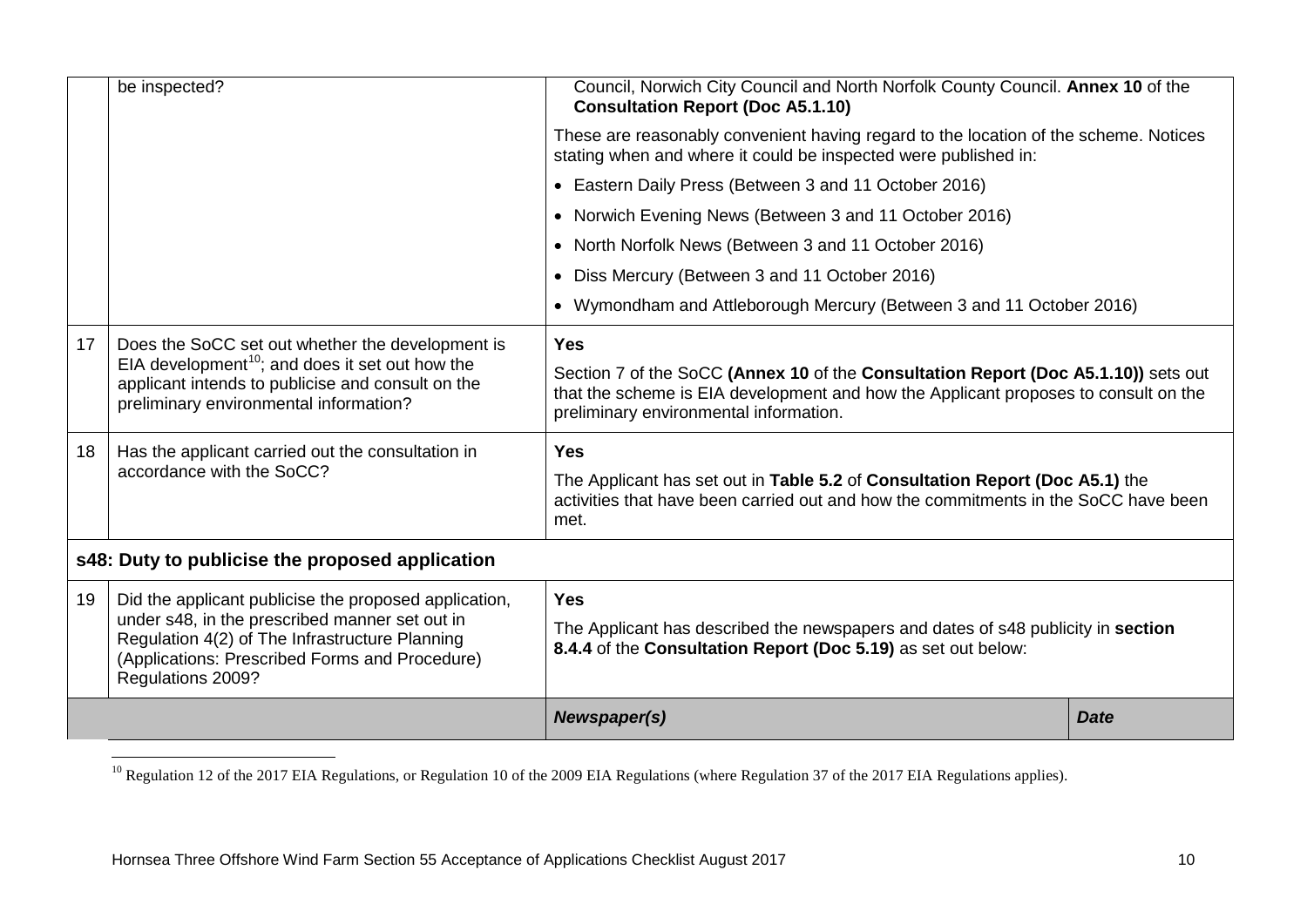| for at least two successive weeks in one or more local<br>newspapers circulating in the vicinity in which the<br>proposed development would be situated; | Phase 2A:<br>• Eastern Daily Press - 29 July 2017 and 5 August 2017<br>• Norwich Evening News - 29 July 2017 and 5 August 2017<br>. North Norfolk News - 3 August 2017 and 10 August 2017<br>• Diss, Wymondham and Attleborough Mercury - 3 August 2017<br>and 10 August 2017                                  | As per column on<br>the left                                                 |
|----------------------------------------------------------------------------------------------------------------------------------------------------------|----------------------------------------------------------------------------------------------------------------------------------------------------------------------------------------------------------------------------------------------------------------------------------------------------------------|------------------------------------------------------------------------------|
|                                                                                                                                                          | Phase 2B:<br>• Eastern Daily Press - 17 November 2017 and 24 November<br>2017<br>• Norwich Evening News - 17 November 2017 and 24 November<br>2017<br>• North Norfolk News - 16 November 2017 and 23 November<br>2017<br>. Diss, Wymondham and Attleborough Mercury - 16 November<br>2017 and 23 November 2017 |                                                                              |
| once in a national newspaper;                                                                                                                            | The Guardian<br>The London Gazette                                                                                                                                                                                                                                                                             | 31 July 2017<br>(Phase 2A)<br>17 November<br>2017 (Phase 2B)<br>31 July 2017 |
| once in the London Gazette and, if land in Scotland is<br>affected, the Edinburgh Gazette; and                                                           |                                                                                                                                                                                                                                                                                                                | (Phase 2A)                                                                   |
| where the proposed application relates to offshore<br>development-<br>(i) once in Lloyds List; and                                                       | Lloyd's List<br><b>Fishing News</b>                                                                                                                                                                                                                                                                            | Lloyds List:<br>1 August 2017<br>(Phase 2A)<br>16 November                   |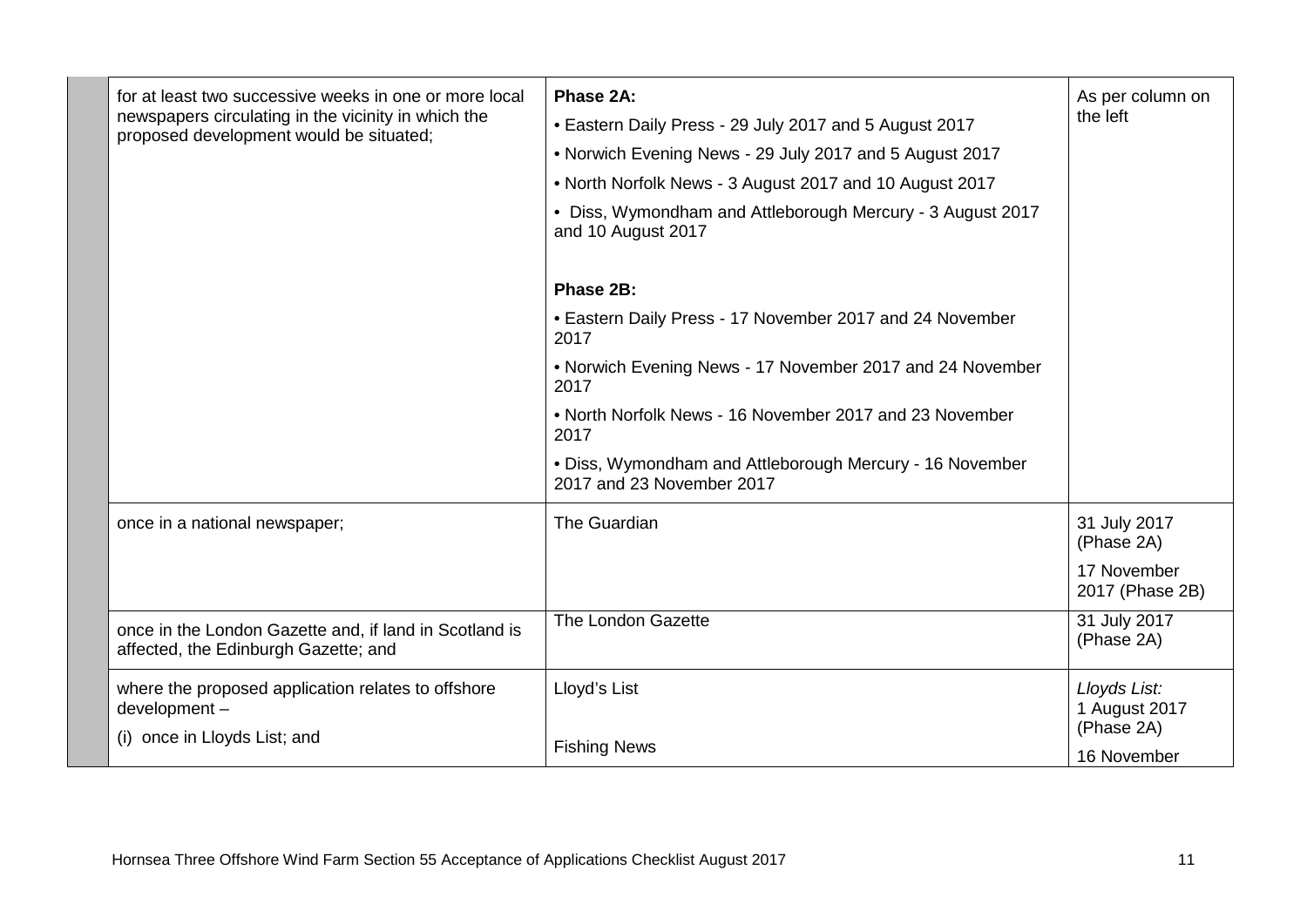|              | (ii) once in an appropriate fishing trade journal?                                                                                                                                                                                                                                                  |                            |            |                                                                                                                                                                       |                                                                                                                              |  | 2017 (Phase 2B)                                     |  |
|--------------|-----------------------------------------------------------------------------------------------------------------------------------------------------------------------------------------------------------------------------------------------------------------------------------------------------|----------------------------|------------|-----------------------------------------------------------------------------------------------------------------------------------------------------------------------|------------------------------------------------------------------------------------------------------------------------------|--|-----------------------------------------------------|--|
|              |                                                                                                                                                                                                                                                                                                     |                            |            |                                                                                                                                                                       |                                                                                                                              |  | <b>Fishing News:</b><br>3 August 2017<br>(Phase 2A) |  |
|              |                                                                                                                                                                                                                                                                                                     |                            |            |                                                                                                                                                                       |                                                                                                                              |  | 16 November<br>2017 (Phase 2B)                      |  |
| 20           | Did the s48 notice include the required information set                                                                                                                                                                                                                                             |                            | <b>Yes</b> |                                                                                                                                                                       |                                                                                                                              |  |                                                     |  |
|              | out in Regulation 4(3) of APFP Regulations?                                                                                                                                                                                                                                                         |                            | below:     | Copies of the s48 notice (both phase 1 and phase 2) are supplied in Annex 9 of the<br>Consultation Report (Doc 5.1.9) and contain the required information as set out |                                                                                                                              |  |                                                     |  |
|              | <b>Information</b>                                                                                                                                                                                                                                                                                  | Paragraph                  |            |                                                                                                                                                                       | <b>Information</b>                                                                                                           |  | Paragraph                                           |  |
| a)           | The name and address of the applicant.                                                                                                                                                                                                                                                              |                            |            | b)                                                                                                                                                                    | A statement that the Applicant intends to make an<br>application for development consent to the Secretary of<br><b>State</b> |  | $\mathbf 1$                                         |  |
| $\mathbf{C}$ | a statement as to whether the application is<br>EIA development                                                                                                                                                                                                                                     | 4 (first phase<br>notice)  |            | d)                                                                                                                                                                    | a summary of the main proposals, specifying the location<br>or route of the proposed development                             |  | 5-5.19 (first<br>notice)                            |  |
| e)           | a statement that the documents, plans and<br>maps showing the nature and location of the<br>proposed development are available for<br>inspection free of charge at the places<br>(including at least one address in the vicinity of<br>the proposed development) and times set out<br>in the notice | 8 (second<br>phase notice) |            | f)                                                                                                                                                                    | the latest date on which those documents, plans and maps<br>will be available for inspection                                 |  | 6-10 (second<br>notice)                             |  |
| g)           | whether a charge will be made for copies of<br>any of the documents, plans or maps and the<br>amount of any charge                                                                                                                                                                                  | 8 (first notice)           |            | h)                                                                                                                                                                    | details of how to respond to the publicity                                                                                   |  | 9 (first<br>notice)<br>13 (second                   |  |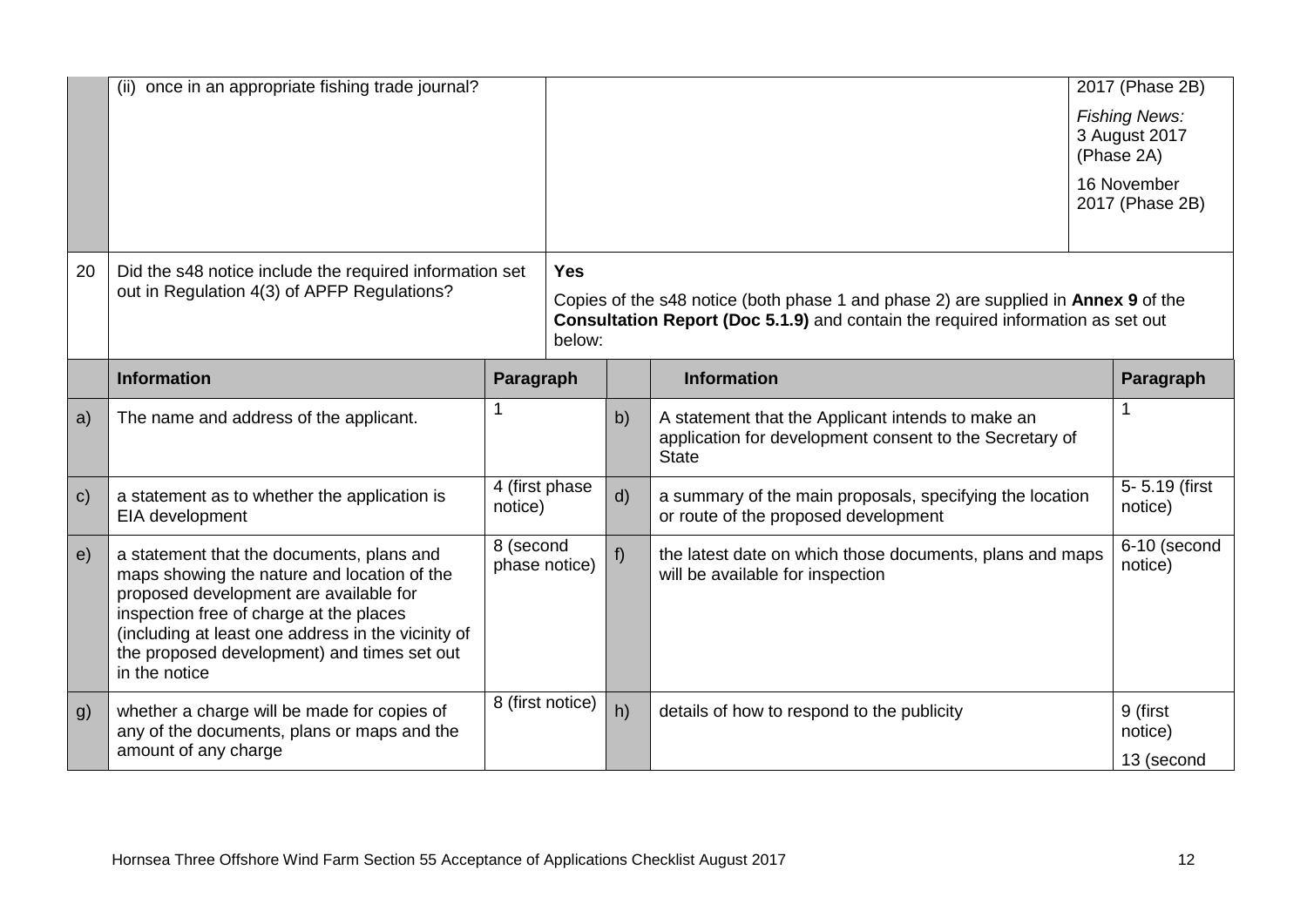<span id="page-14-0"></span>

|    |                                                                                                                                                                                |    |                                                                                                                                                                                                                                       |                                                                                                                                                                                                                                                                                                                                                                                                                             | notice) |
|----|--------------------------------------------------------------------------------------------------------------------------------------------------------------------------------|----|---------------------------------------------------------------------------------------------------------------------------------------------------------------------------------------------------------------------------------------|-----------------------------------------------------------------------------------------------------------------------------------------------------------------------------------------------------------------------------------------------------------------------------------------------------------------------------------------------------------------------------------------------------------------------------|---------|
| i) | a deadline for receipt of those responses by<br>the applicant, being not less than 28 days<br>following the date when the notice is last<br>published                          | 12 |                                                                                                                                                                                                                                       |                                                                                                                                                                                                                                                                                                                                                                                                                             |         |
| 21 | Are there any observations in respect of the s48 notice provided above?                                                                                                        |    |                                                                                                                                                                                                                                       |                                                                                                                                                                                                                                                                                                                                                                                                                             |         |
|    |                                                                                                                                                                                |    |                                                                                                                                                                                                                                       | The charges for copies of the Application documents do not appear to have been included in the Applicant's second s48 notice (Annex 9 of the<br>Consultation Report (Doc 5.1.9) this was however included in the first s48 notice (Annex 9 of the Consultation Report (Doc 5.1.9)).                                                                                                                                         |         |
| 22 | Has a copy of the s48 notice been sent to the EIA<br>consultation bodies and to any person notified to the<br>applicant in accordance with the EIA Regulations <sup>11</sup> ? |    | <b>Yes</b><br>Copies of the s48 notice are supplied in Annex 9 of the Consultation Report (Doc<br>5.1.9). The Consultation Report (Doc 5.1) section 8.3.2 provides evidence of EIA<br>bodies consulted. They are listed in Doc 5.1.3. |                                                                                                                                                                                                                                                                                                                                                                                                                             |         |
|    | s49: Duty to take account of responses to consultation and publicity                                                                                                           |    |                                                                                                                                                                                                                                       |                                                                                                                                                                                                                                                                                                                                                                                                                             |         |
| 23 | Has the applicant had regard to any relevant                                                                                                                                   |    | <b>Yes</b>                                                                                                                                                                                                                            |                                                                                                                                                                                                                                                                                                                                                                                                                             |         |
|    | responses to the s42, s47 and s48 consultation?                                                                                                                                |    |                                                                                                                                                                                                                                       | <b>Phase 1 Consultation</b>                                                                                                                                                                                                                                                                                                                                                                                                 |         |
|    |                                                                                                                                                                                |    |                                                                                                                                                                                                                                       | The Applicant has set out at Sections 7.2.4, 7.3.4 and Table 7.6 of the Consultation<br>Report (Doc A5.1) the actions that have been taken having regard to the consultation<br>responses received, (in the form of a schedule of response and the related actions).<br>They have also described the consideration given to responses that did not lead to a<br>change in Annex 13 of the Consultation Report (Doc A5.1.13) |         |
|    |                                                                                                                                                                                |    |                                                                                                                                                                                                                                       | <b>Phase 2 Consultation</b>                                                                                                                                                                                                                                                                                                                                                                                                 |         |
|    |                                                                                                                                                                                |    |                                                                                                                                                                                                                                       | Table 9.1 of the Consultation Report (Doc A5.1) summarises the key changes to the<br>project resulting from the phase 2 consultations. Chapter 9 of the Consultation<br>Report (Doc A5.1) summarises the responses to the phase 2 consultation. Tables of<br>all relevant responses and how the Applicant has had regard to these in the final                                                                              |         |

<sup>&</sup>lt;sup>11</sup> Regulation 13 of the 2017 EIA Regulations, or Regulation 11 of the 2009 EIA Regulations (where Regulation 37 of the 2017 EIA Regulations applies). -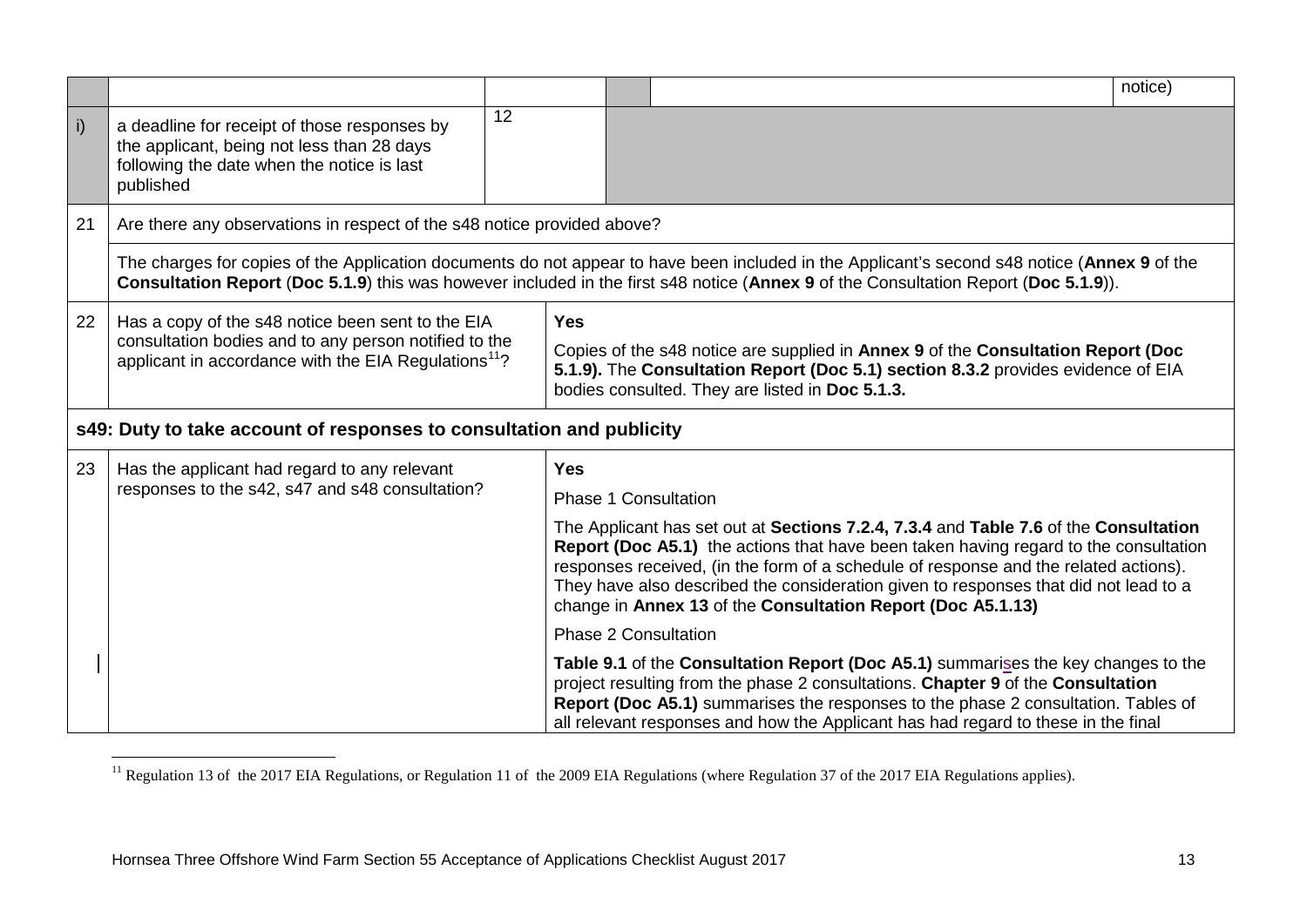<span id="page-15-0"></span>

|    |                                                                                                                                                     | application are provided in Annex 15 of the Consultation Report (Doc A5.1.15)                                                                                                                                                                                                      |
|----|-----------------------------------------------------------------------------------------------------------------------------------------------------|------------------------------------------------------------------------------------------------------------------------------------------------------------------------------------------------------------------------------------------------------------------------------------|
|    |                                                                                                                                                     | The actions appear to be reflected in the final form of the application submitted, and<br>where a response has not led to a change in the application, it is sufficiently clear that<br>regard was had to it.                                                                      |
|    | Guidance about pre-application procedure                                                                                                            |                                                                                                                                                                                                                                                                                    |
| 24 | To what extent has the applicant had regard to DCLG<br>guidance 'The Planning Act 2008: Guidance on the<br>pre-application process' <sup>12</sup> ? | Annex 2 of the Consultation Report (Doc A5.1.2) explains how the Applicant has had<br>regard to DCLG guidance on the pre-application process. Having reviewed the<br>application, it appears that the Applicant has identified and had regard to the relevant<br>DCLG guidance.    |
| 25 | Summary - $s55(3)(e)$                                                                                                                               | The application as made by the Applicant has complied with Chapter 2 of Part 5 (pre<br>application procedure). All relevant duties have been complied with. Whilst there are<br>some consultation discrepancies, s51 advice has been provided to the Applicant to<br>remedy these. |
|    | 37(5) and follows any applicable guidance under section 37(4)                                                                                       | s55(3)(f) and s55(5A) The application (including accompaniments) achieves a satisfactory standard having regard to the<br>extent to which it complies with section 37(3) (form and contents of application) and with any standards set under section                               |
| 26 | Is it made in the prescribed form as set out in Schedule<br>2 of the APFP Regulations, and does it include:                                         | <b>Yes</b>                                                                                                                                                                                                                                                                         |
|    | a brief statement which explains why it falls<br>within the remit of the Secretary of State; and                                                    | Box 4 of the Application Form (Doc 1.4) explains why the development falls within<br>the remit of the Secretary of State.                                                                                                                                                          |
|    | a brief statement that clearly identifies the<br>location of the application site, or the route if it<br>is a linear scheme?                        | <b>Box 5</b> of the Application Form provides a brief non-technical description of the site,<br>whilst Box 6 provides the location of the proposal. A Location Plan (Doc A2.1.1 -<br>A2.1.3) has been provided.                                                                    |
| 27 | Is it accompanied by a consultation report?                                                                                                         | <b>Yes</b>                                                                                                                                                                                                                                                                         |
|    |                                                                                                                                                     | The application is accompanied by a Consultation Report (Doc A5.1) and<br>Consultation Report Appendices (Doc A5.1.1 - A5.1.16).                                                                                                                                                   |

 $12$  The Secretary of State must have regard to the extent to which the applicant has had regard to guidance issued under  $s50$ -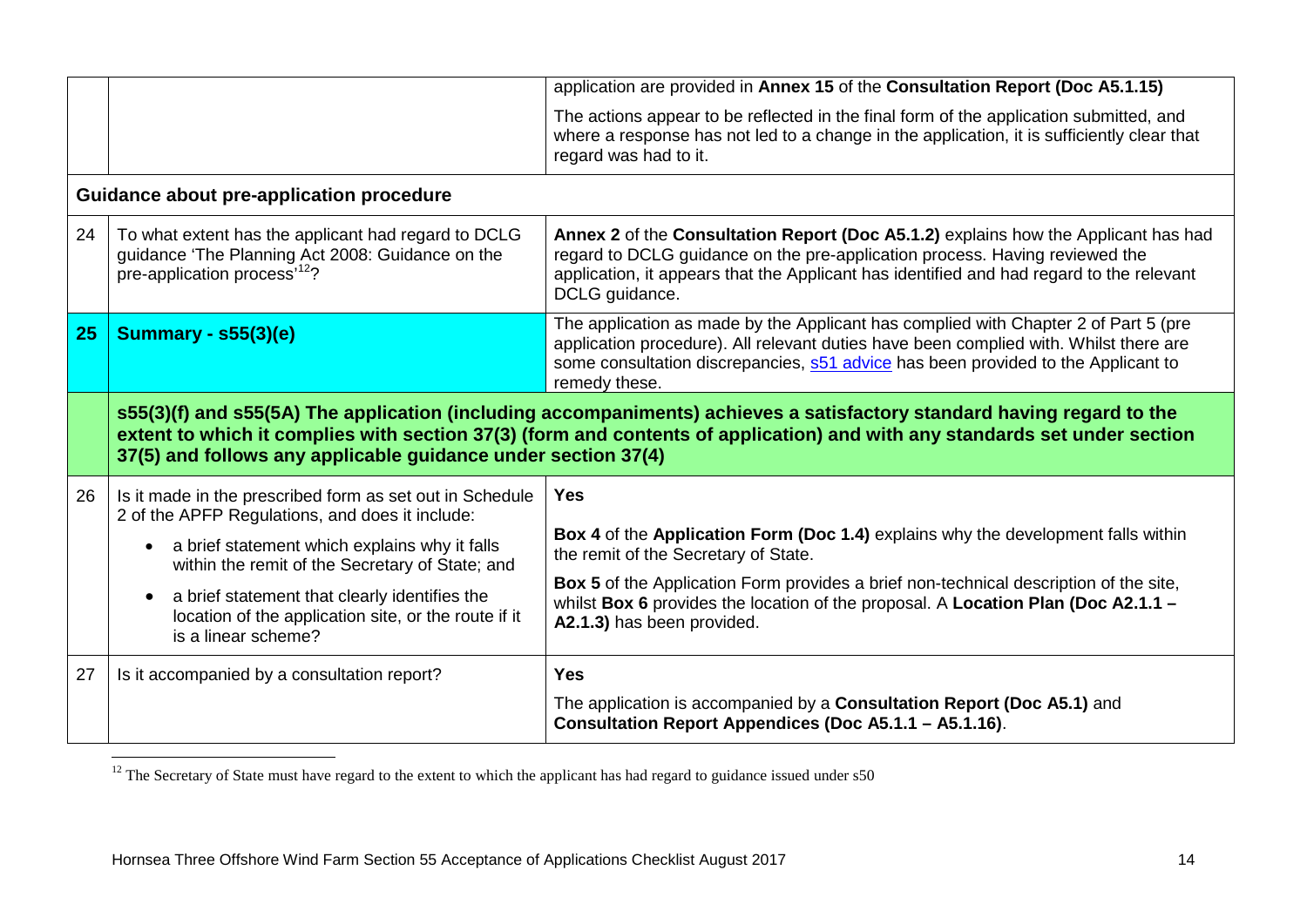<span id="page-16-1"></span><span id="page-16-0"></span>

| 28           | Where a plan comprises three or more separate sheets<br>has a key plan been provided showing the relationship<br>between the different sheets? <sup>13</sup> |                                                         | <b>Yes</b><br>Key plans have been named 'index sheets'.                                                                                                            |              |                                                                                                                                                        |                                                                                                                        |
|--------------|--------------------------------------------------------------------------------------------------------------------------------------------------------------|---------------------------------------------------------|--------------------------------------------------------------------------------------------------------------------------------------------------------------------|--------------|--------------------------------------------------------------------------------------------------------------------------------------------------------|------------------------------------------------------------------------------------------------------------------------|
| 29           | Is it accompanied by the documents and information<br>set out in APFP Regulation 5(2)?                                                                       |                                                         | <b>Yes</b><br>The documents and information required by APFP regulation 5(2) are set out in the<br>documents and locations within the application as listed below: |              |                                                                                                                                                        |                                                                                                                        |
|              | <b>Information</b><br><b>Document</b>                                                                                                                        |                                                         |                                                                                                                                                                    |              | <b>Information</b>                                                                                                                                     | <b>Document</b>                                                                                                        |
| a)           | Where applicable, the environmental<br>statement required under the EIA<br>Regulations <sup>14</sup> and any scoping or<br>screening opinions or directions  | Environmental<br><b>Statement</b><br>Docs $6.1.1 - 6.7$ |                                                                                                                                                                    | b)           | The draft proposed order                                                                                                                               | <b>Draft Development</b><br><b>Consent Order</b><br>including Draft<br><b>Deemed Marine</b><br>Licences (Doc<br>(A3.1) |
|              | Is this of a satisfactory standard?                                                                                                                          | Yes (note comments<br>below in Box 30).                 |                                                                                                                                                                    |              | Is this of a satisfactory standard?                                                                                                                    | <b>Yes</b>                                                                                                             |
| $\mathbf{C}$ | An explanatory memorandum<br>explaining the purpose and effect of<br>provisions in the draft order                                                           | <b>Doc A3.2</b>                                         |                                                                                                                                                                    | $\mathsf{d}$ | Where applicable, a book of reference (where the<br>application involves any compulsory acquisition)                                                   | <b>Book of Reference</b><br>(Doc A4.3)                                                                                 |
|              | Is this of a satisfactory standard?                                                                                                                          | <b>Yes</b>                                              |                                                                                                                                                                    |              | Is this of a satisfactory standard?                                                                                                                    | <b>Yes</b>                                                                                                             |
| e)           | A copy of any flood risk assessment                                                                                                                          | Doc 6.6.2.1                                             |                                                                                                                                                                    | $f$ )        | A statement whether the proposal engages one or<br>more of the matters set out in section 79(1) of the<br>Environmental Protection Act 1990 (statutory | Doc 7.3                                                                                                                |

<u>.</u>

<sup>&</sup>lt;sup>13</sup> Regulation 5(4) of The Infrastructure Planning (Applications: Prescribed Forms and Procedure) Regulations 2009<br><sup>14</sup> The 2017 EIA Regulations, or the 2009 EIA Regulations (where Regulation 37 of the 2017 EIA Regulatio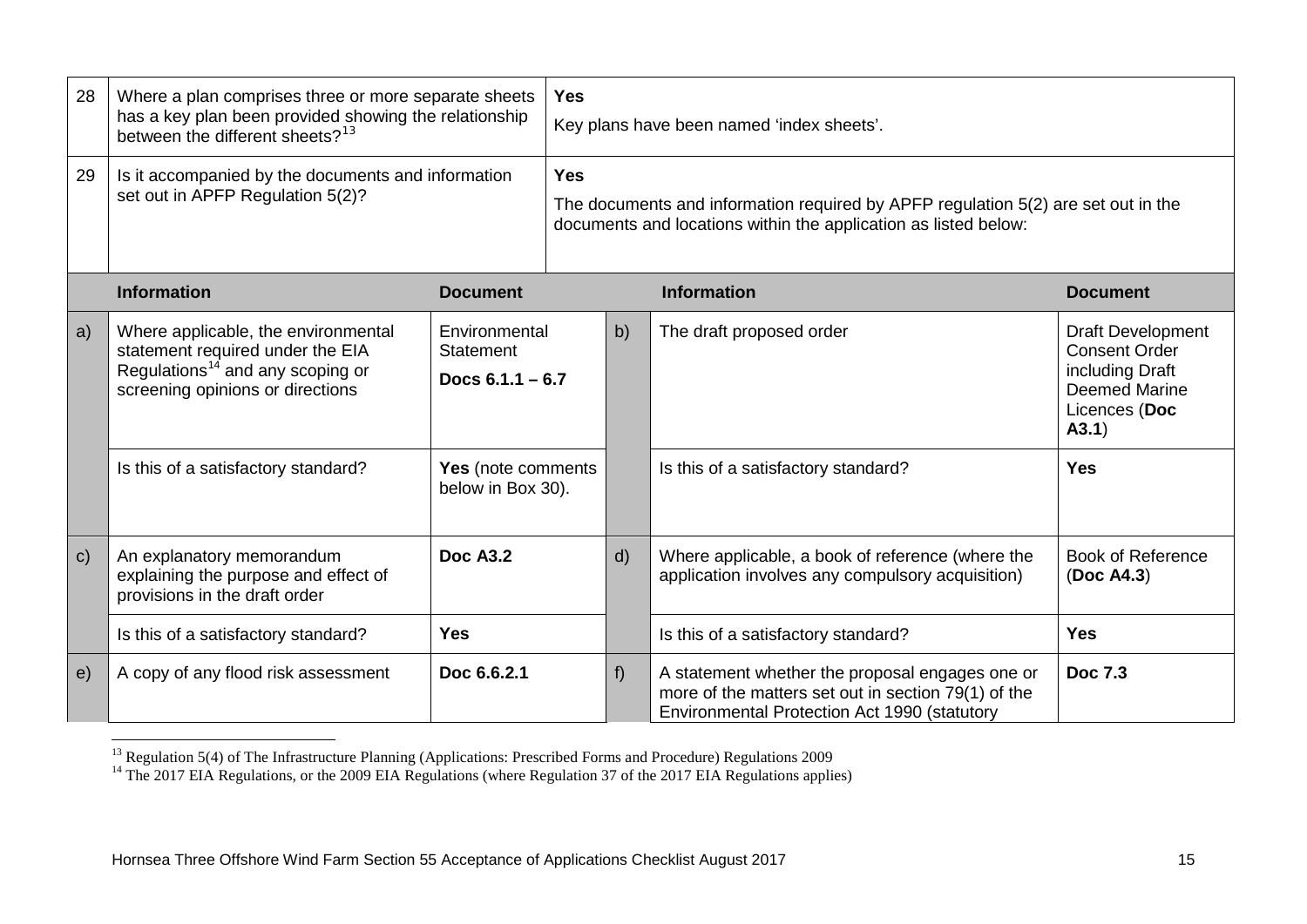|    |                                                                                                                                                                                                                                                                                                                                                       |                                                                                         |    | nuisances) and if so how the applicant proposes to<br>mitigate or limit them                                                                                                                                                                                                                                                                                                                                                            |                                                                         |
|----|-------------------------------------------------------------------------------------------------------------------------------------------------------------------------------------------------------------------------------------------------------------------------------------------------------------------------------------------------------|-----------------------------------------------------------------------------------------|----|-----------------------------------------------------------------------------------------------------------------------------------------------------------------------------------------------------------------------------------------------------------------------------------------------------------------------------------------------------------------------------------------------------------------------------------------|-------------------------------------------------------------------------|
|    | Is this of a satisfactory standard?                                                                                                                                                                                                                                                                                                                   | <b>Yes</b>                                                                              |    | Is this of a satisfactory standard?                                                                                                                                                                                                                                                                                                                                                                                                     | <b>Yes</b>                                                              |
| h) | A statement of reasons and a funding<br>statement (where the application involves<br>any compulsory acquisition)                                                                                                                                                                                                                                      | Statement of<br>Reasons (Doc A4.2)<br><b>Funding Statement</b><br>$(Doc A4.1 - A4.1.2)$ | i) | A land plan identifying:-<br>(i) the land required for, or affected by, the<br>proposed development;<br>(ii) where applicable, any land over which it is<br>proposed to exercise powers of compulsory<br>acquisition or any rights to use land;<br>(iii) any land in relation to which it is proposed to<br>extinguish easements, servitudes and other<br>private rights; and<br>(iv) any special category land and replacement<br>land | Doc 2.3 Land Plan<br>(onshore) comprises<br>a key plan and 35<br>sheets |
|    | Is this of a satisfactory standard?                                                                                                                                                                                                                                                                                                                   | <b>Yes</b>                                                                              |    | Is this of a satisfactory standard?                                                                                                                                                                                                                                                                                                                                                                                                     | <b>Yes</b>                                                              |
| j) | A works plan showing, in relation to<br>existing features:-<br>(i) the proposed location or (for a linear<br>scheme) the proposed route and<br>alignment of the development and<br>works; and<br>the limits within which the<br>(ii)<br>development and works may be<br>carried out and any limits of<br>deviation provided for in the draft<br>order | Doc 2.4.1 (offshore)<br>and Doc 2.4.2<br>(onshore)                                      | k) | Where applicable, a plan identifying any new or<br>altered means of access, stopping up of streets or<br>roads or any diversions, extinguishments or<br>creation of rights of way or public rights of<br>navigation                                                                                                                                                                                                                     | Docs 2.5, 2.6, 2.7                                                      |
|    | Is this of a satisfactory standard?                                                                                                                                                                                                                                                                                                                   | <b>Yes</b>                                                                              |    | Is this of a satisfactory standard?                                                                                                                                                                                                                                                                                                                                                                                                     | <b>Yes</b>                                                              |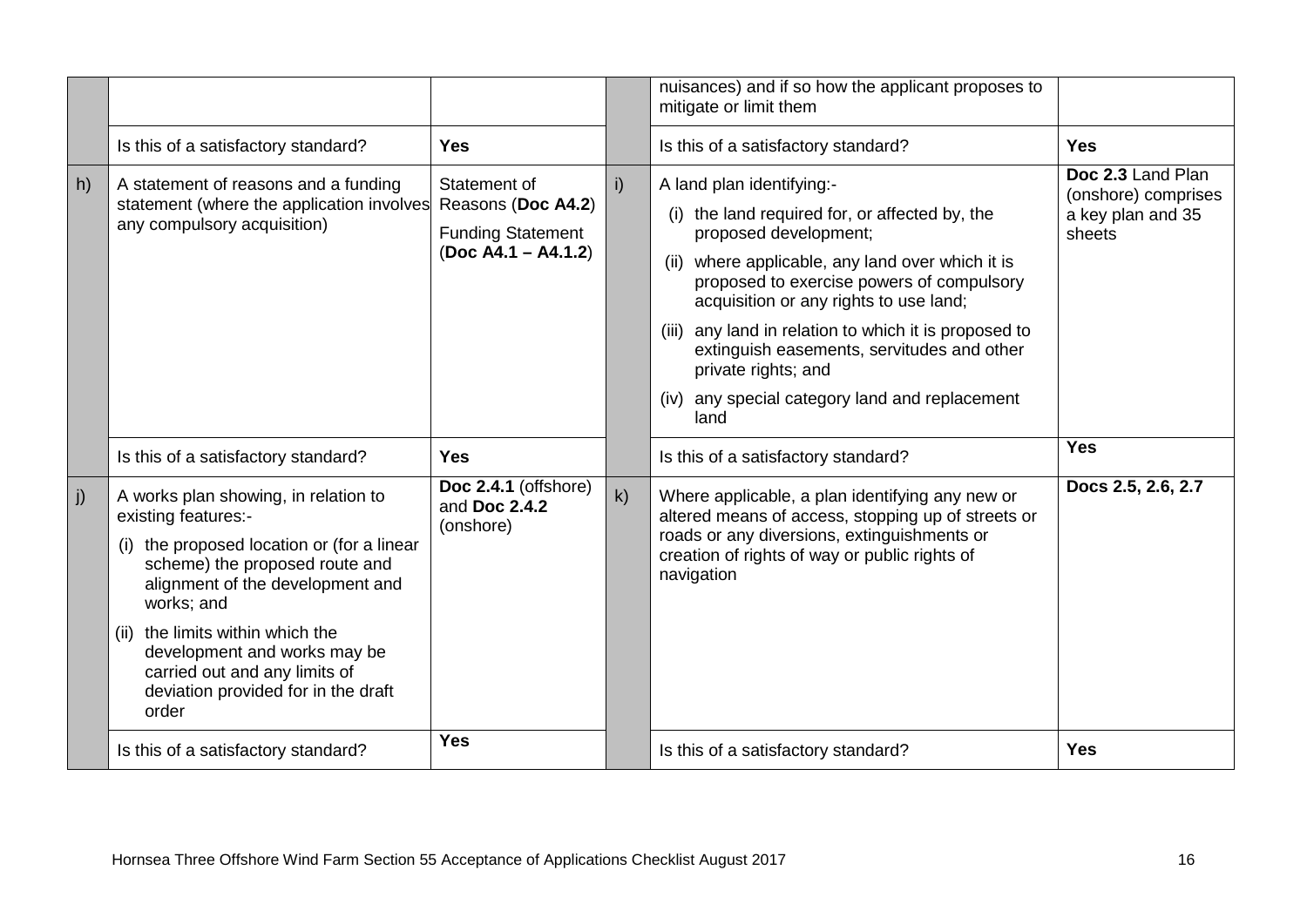| $\vert$ | Where applicable, a plan with<br>accompanying information identifying:-<br>any statutory/non-statutory sites or<br>features of nature conservation e.g.<br>sites of geological/landscape<br>importance;<br>habitats of protected species,<br>(ii)<br>important habitats or other diversity<br>features; and<br>water bodies in a river basin<br>(III)<br>management plan,<br>together with an assessment of any<br>effects on such sites, features, habitats<br>or bodies likely to be caused by the<br>proposed development | i) Onshore Statutory<br>and Non-Statutory<br><b>Nature Conservation</b><br><b>Sites (Doc A2.9.1)</b><br><b>Offshore Statutory</b><br>and Non-Statutory<br><b>Nature Conservation</b><br>Sites (Doc A2.9.2)<br>ii) Tree Preservation<br>Order and<br><b>Hedgerow Plan</b><br>(Doc A2.10)<br>Environmental<br>Statement Volume 6<br>Annex 3.1 Desk<br>Study and Phase 1<br>Habitat Survey (Doc<br>A6.6.3.1) | m) | Where applicable, a plan with accompanying<br>information identifying any statutory/non-statutory<br>sites or features of the historic environment, (e.g.<br>scheduled monuments, World Heritage sites, listed<br>buildings, archaeological sites and registered<br>battlefields) together with an assessment of any<br>effects on such sites, features or structures likely to<br>be caused by the proposed development | <b>Offshore Historic</b><br><b>Environment Plan</b><br>(Doc 2.8.1)<br>Onshore Historic or<br>Scheduled<br><b>Monument Sites</b><br>Plan (Doc 2.8.2) |
|---------|------------------------------------------------------------------------------------------------------------------------------------------------------------------------------------------------------------------------------------------------------------------------------------------------------------------------------------------------------------------------------------------------------------------------------------------------------------------------------------------------------------------------------|-----------------------------------------------------------------------------------------------------------------------------------------------------------------------------------------------------------------------------------------------------------------------------------------------------------------------------------------------------------------------------------------------------------|----|--------------------------------------------------------------------------------------------------------------------------------------------------------------------------------------------------------------------------------------------------------------------------------------------------------------------------------------------------------------------------------------------------------------------------|-----------------------------------------------------------------------------------------------------------------------------------------------------|
|         |                                                                                                                                                                                                                                                                                                                                                                                                                                                                                                                              | An assessment is<br>set out in the<br>Environmental<br><b>Statement Volume 2</b><br>Chapters $2 - 5$ (Doc<br>$A6.2.2 - A6.2.5$ ) and<br>Volume 3 Chapter<br>(Doc A6.3.3).<br>iii) Environmental<br>Statement Volume 6<br>Annex 2.5 Water<br><b>Framework Directive</b><br>Surface Water                                                                                                                   |    |                                                                                                                                                                                                                                                                                                                                                                                                                          |                                                                                                                                                     |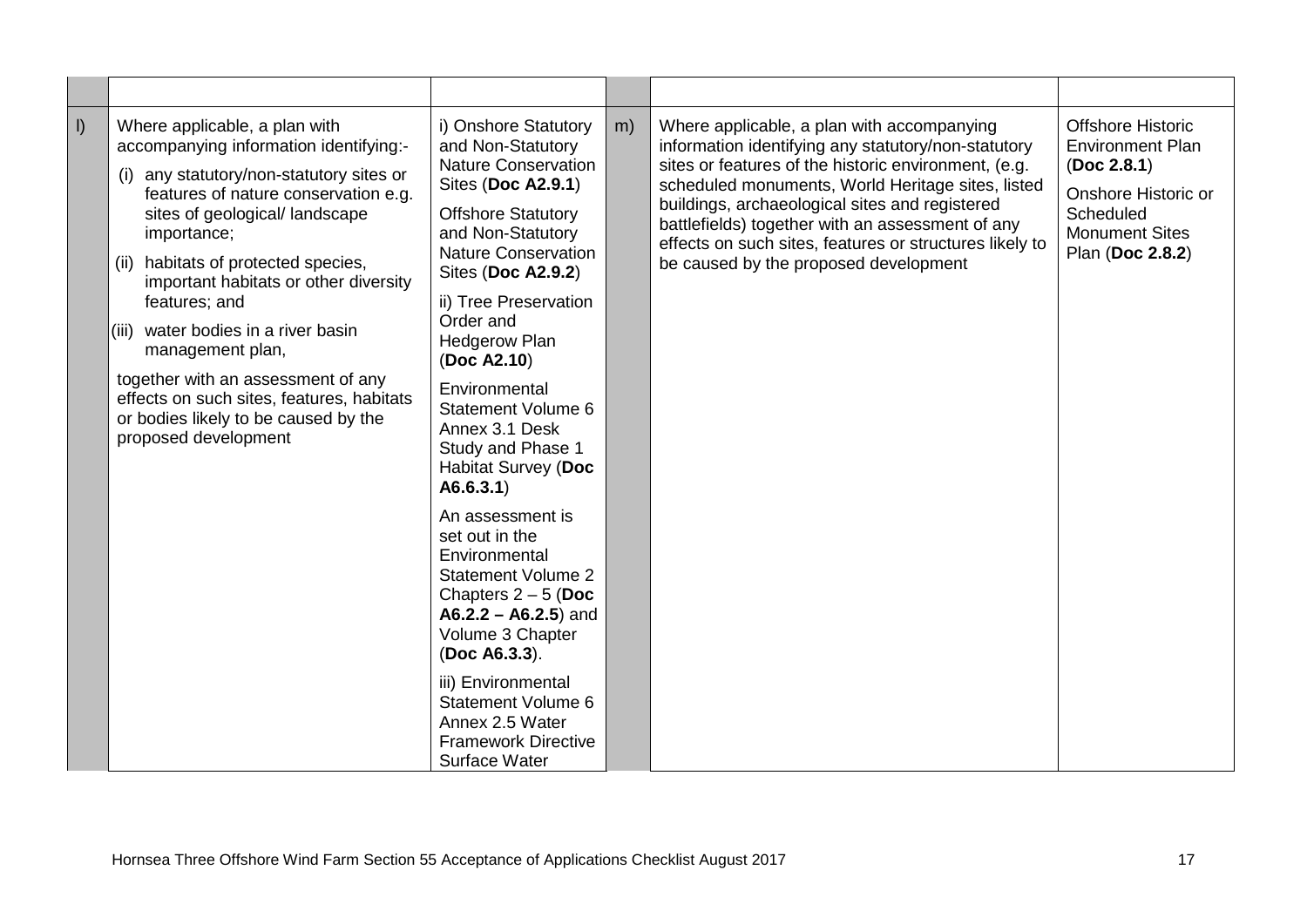|    |                                                                                             | Assessment (Doc<br>A6.6.2.5)                                                                                                                                                                                                                                                                                                                                                               |     |                                                                                                                                                                                                                                                                                                                                 |                                                                                                                                                                  |
|----|---------------------------------------------------------------------------------------------|--------------------------------------------------------------------------------------------------------------------------------------------------------------------------------------------------------------------------------------------------------------------------------------------------------------------------------------------------------------------------------------------|-----|---------------------------------------------------------------------------------------------------------------------------------------------------------------------------------------------------------------------------------------------------------------------------------------------------------------------------------|------------------------------------------------------------------------------------------------------------------------------------------------------------------|
|    | Is this of a satisfactory standard?                                                         | <b>Yes</b>                                                                                                                                                                                                                                                                                                                                                                                 |     | Is this of a satisfactory standard?                                                                                                                                                                                                                                                                                             | <b>Yes</b>                                                                                                                                                       |
| n) | Where applicable, a plan with any<br>accompanying information identifying<br>any Crown land | Doc 2.11.1                                                                                                                                                                                                                                                                                                                                                                                 | O() | Any other plans, drawings and sections necessary<br>to describe the development consent proposal<br>showing details of design, external appearance,<br>and the preferred layout of buildings/structures,<br>drainage, surface water management, means of<br>vehicular and pedestrian access, any car parking<br>and landscaping | Docs 2.1.1, 2.1.2,<br>2.1.3 (Location Plan)                                                                                                                      |
|    | Is this of a satisfactory standard?                                                         | <b>Yes</b>                                                                                                                                                                                                                                                                                                                                                                                 |     | Are they of a satisfactory standard?                                                                                                                                                                                                                                                                                            | <b>Yes</b>                                                                                                                                                       |
| p) | Any of the documents prescribed by<br>Regulation 6 of the APFP Regulations:                 | Yes Box 22 of the<br><b>Application Form</b><br>(1.3) identifies<br>Regulation 6 -<br>Works Plans-<br>Offshore (Doc<br><b>A2.4.1) Works</b><br>Plans - Onshore<br>(Doc A2.4.2) Project<br>Description (Doc<br><b>A6.1.3)</b> Site<br>Selection and<br>Consideration of<br>Alternatives (Doc<br>A6.1.4) Safety Zone<br>Statement (Doc<br>A7.1) Cable<br>Statement (Doc<br>A7.2) as required | q)  | Any other documents considered necessary to<br>support the application.                                                                                                                                                                                                                                                         | <b>Yes</b><br>Box 23 of the<br><b>Application Form</b><br>(1.3) identifies other<br>documents in<br>support of the<br>application, see<br>comments in Box<br>30. |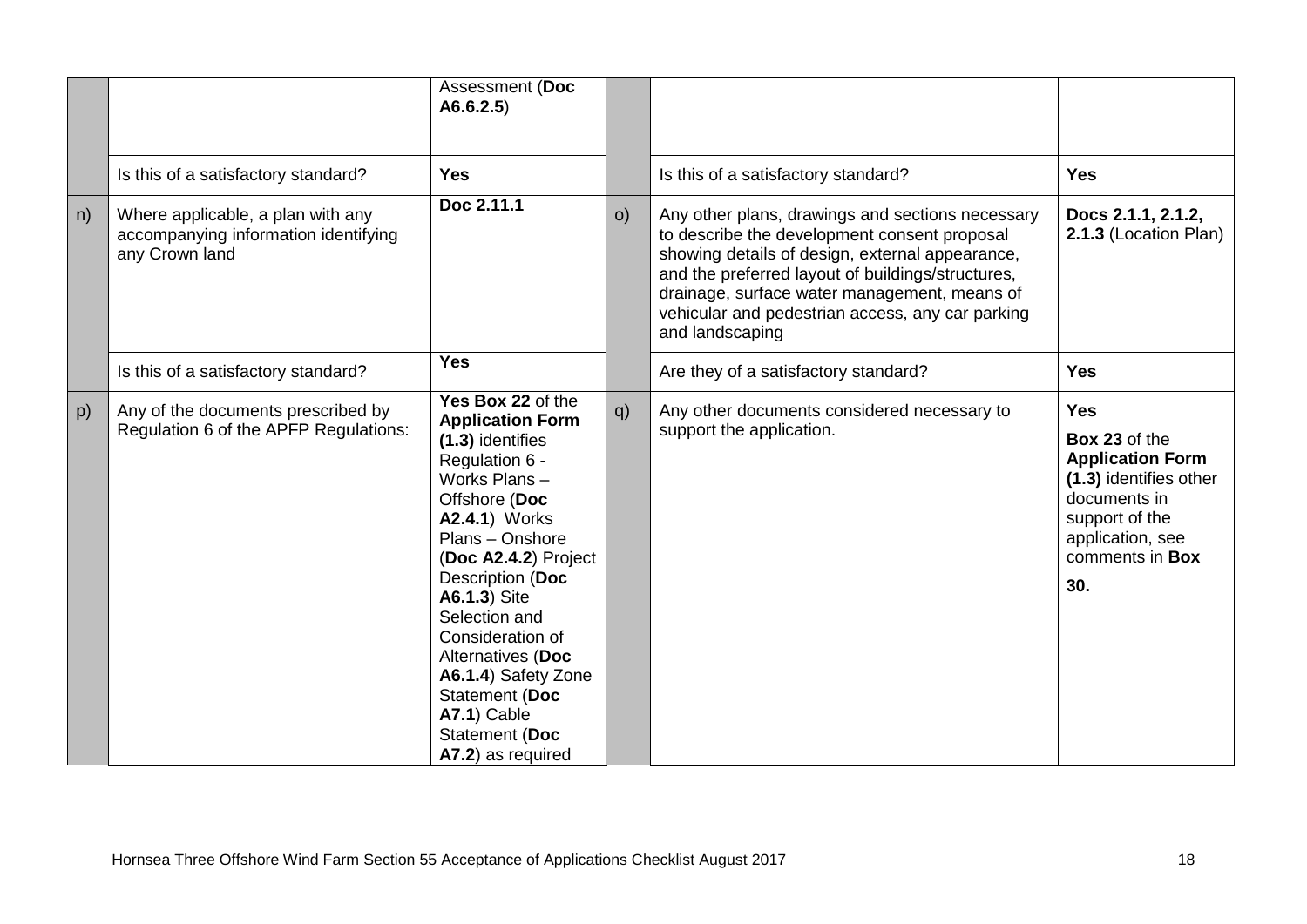|                                      | under Regulation<br>$6(1)(b)(i)$ of the<br><b>APFP Regulations.</b> |                                      |            |
|--------------------------------------|---------------------------------------------------------------------|--------------------------------------|------------|
| Are they of a satisfactory standard? | <b>Yes</b>                                                          | Are they of a satisfactory standard? | <b>Yes</b> |

30 Are there any observations in respect of the documents provided above?

#### *Brief summary of relevant observation made in Box 29*

#### **i) Regulation 5(2)(a)**

The Applicant seeks flexibility within the DCO and has conducted the environmental impact assessment using parameters in order to allow further refinement of the project post-consent. Chapter 3 of the environmental statement (ES) sets out in Tables 3.1 – 3.79 the maximum design parameters for all elements of the works associated with the Proposed Development. However there is a need to clarify the relationship between the maximum design parameters listed in Chapter 3 and the maximum dimensions specified in the draft DCO. [S51 advice](https://infrastructure.planninginspectorate.gov.uk/projects/eastern/hornsea-project-three-offshore-wind-farm/?ipcsection=advice) has been issued regarding this matter.

### **ii) Regulation 5(2)(a)**

The Inspectorate notes that the Applicant's assessment in Chapter 5 of the ES is informed by incomplete ecological survey data for some sections of the onshore cable route identified as likely to support species or habitats of interest. There is also incomplete data for land affected by a realignment of the cable route. However, despite these gaps in the baseline data, the ES does contain an assessment of the likely significant effects for the construction and operation of the Proposed Development. The ES addresses the gaps in the baseline data by applying a worst case scenario and assuming that, if suitable habitat is present, then the relevant species will also be present. The Inspectorate notes that the Evidence Plan (**Doc A5.1.1**) provided by the Applicant indicates that the members of the onshore ecology expert working group (EWG) agreed that *'all survey methodologies are appropriate and no further survey data needs to be collected. The EWG have agreed the baseline characterisation of the onshore ecology.'* (Item 9 in Progress of agreement table at page 205 of **Doc A5.1.1**). The Inspectorate has taken account of this agreement between the participants in the EWG in reaching a view that the ES is adequate for the purposes of acceptance. The Examining authority may wish to consider the implications of any gaps in the baseline data during the course of the Examination

# **iii) Regulation 5(2)(a)**

The Inspectorate notes that the measures proposed to mitigate various potential environmental impacts are helpfully set out in tabular form within the various chapters of the ES. However, bearing in mind the degree of flexibility in the proposal, it is not always clear how specific measures would be secured through the draft DCO and/or DML. [S51 Advice](https://infrastructure.planninginspectorate.gov.uk/projects/eastern/hornsea-project-three-offshore-wind-farm/?ipcsection=advice) has been issued regarding this matter.

### **Regulation 5(2)(q)**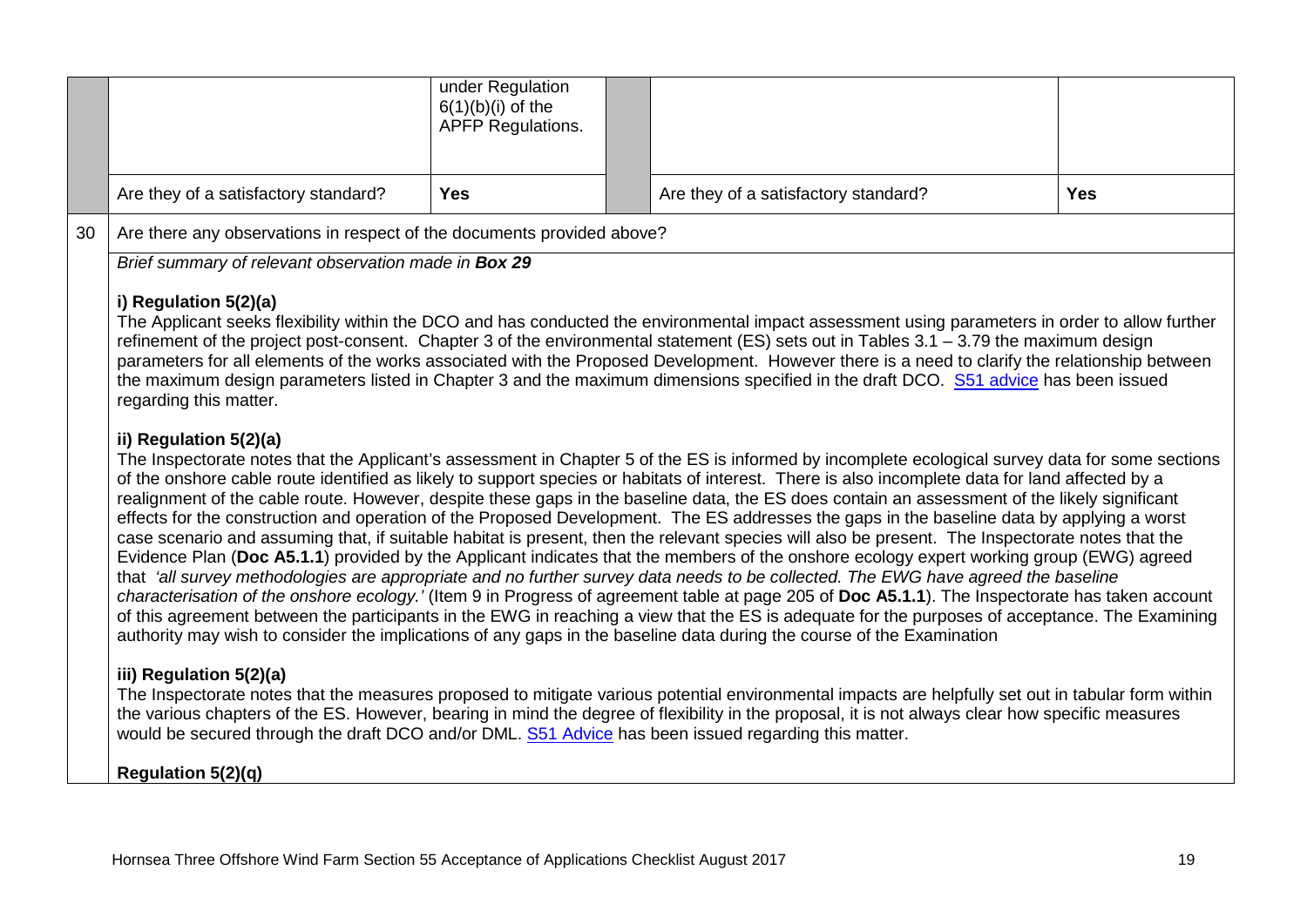<span id="page-21-2"></span><span id="page-21-1"></span><span id="page-21-0"></span>

|    | The Applicant considers the following documents necessary to support the application: Cover letter (Doc A1.1), Application Index (Doc A1.2), Draft<br>Section 55 Checklist (Doc A1.3), Consents Management Plan (Doc A7.4), Outline Construction Traffic Management Plan (Doc A8.2), Planning<br>Statement (Doc A8.3), Hierarchy of Management Plans (Doc A8.4), Outline Code of Construction Practice (Doc A8.5), Outline Ecological<br>Management Plan (Doc A8.6), Outline Landscape Management Plan (Doc A8.7), In Principle Monitoring plan (Doc A8.8), Outline Fisheries<br>Coexistence and Liaison Plan (Doc A8.10) |                                                                                                                                                                                                                                                                                                                                                                                                                       |  |  |  |  |
|----|---------------------------------------------------------------------------------------------------------------------------------------------------------------------------------------------------------------------------------------------------------------------------------------------------------------------------------------------------------------------------------------------------------------------------------------------------------------------------------------------------------------------------------------------------------------------------------------------------------------------------|-----------------------------------------------------------------------------------------------------------------------------------------------------------------------------------------------------------------------------------------------------------------------------------------------------------------------------------------------------------------------------------------------------------------------|--|--|--|--|
| 31 | Is the application accompanied by a report identifying<br>any European site(s) to which regulation 48 of the<br>Conservation (Natural Habitats, &c.) Regulations<br>1994 <sup>15</sup> applies; or any Ramsar site(s), which may be<br>affected by the proposed development, together with<br>sufficient information that will enable the Secretary of                                                                                                                                                                                                                                                                    | <b>Yes</b><br>A Habitat Regulations Assessment Report is provided in the Report to Inform<br>Appropriate Assessment (Doc A5.2).<br>The report identifies relevant European sites and the likely effects on those sites. It is<br>considered that the information provided in the report is adequate for acceptance.                                                                                                   |  |  |  |  |
|    | State to make an appropriate assessment of the<br>implications for the site if required by regulation<br>$48(1)$ ? <sup>16</sup>                                                                                                                                                                                                                                                                                                                                                                                                                                                                                          | Note: the Examining Authority will be able to ask questions during the examination.<br>This may result in additional information being required to inform the HRA report and<br>the competent authority. S51 advice has been provided on this point. Depending upon<br>the type and availability of information required, it may not be possible to obtain this<br>during the statutory timetable of the examination. |  |  |  |  |
| 32 | If requested by the Secretary of State, two paper<br>copies of the application form and other supporting<br>documents and plans <sup>17</sup>                                                                                                                                                                                                                                                                                                                                                                                                                                                                             | <b>Yes</b><br>Two hard copies of the application documents were received on 14 May 2018.                                                                                                                                                                                                                                                                                                                              |  |  |  |  |
| 33 | Has the applicant had regard to DCLG guidance<br>'Planning Act 2008: Application form guidance', and<br>has this regard led to the application being prepared<br>to a standard that the Secretary of State considers<br>satisfactory?                                                                                                                                                                                                                                                                                                                                                                                     | <b>Yes</b><br>The application appears to be in general conformity with the Guidance and the<br>Planning Inspectorate is satisfied that the applicant has had regard to the Guidance.                                                                                                                                                                                                                                  |  |  |  |  |
| 34 | Summary - s55(3)(f) and s55(5A)                                                                                                                                                                                                                                                                                                                                                                                                                                                                                                                                                                                           | The Planning Inspectorate considers that the submitted application generally accords<br>with the requirements of s55(3)(f) having regard to s55(5A) and concludes that the<br>application is of a satisfactory standard and can be accepted.                                                                                                                                                                          |  |  |  |  |

<sup>-</sup>

<sup>&</sup>lt;sup>15</sup> Now replaced by regulation 63 of The Conservation of Habitats and Species Regulations 2017<br><sup>16</sup> Regulation 5(2)(g) of The Infrastructure Planning (Applications: Prescribed Forms and Procedure) Regulations 2009<br><sup>17</sup> R